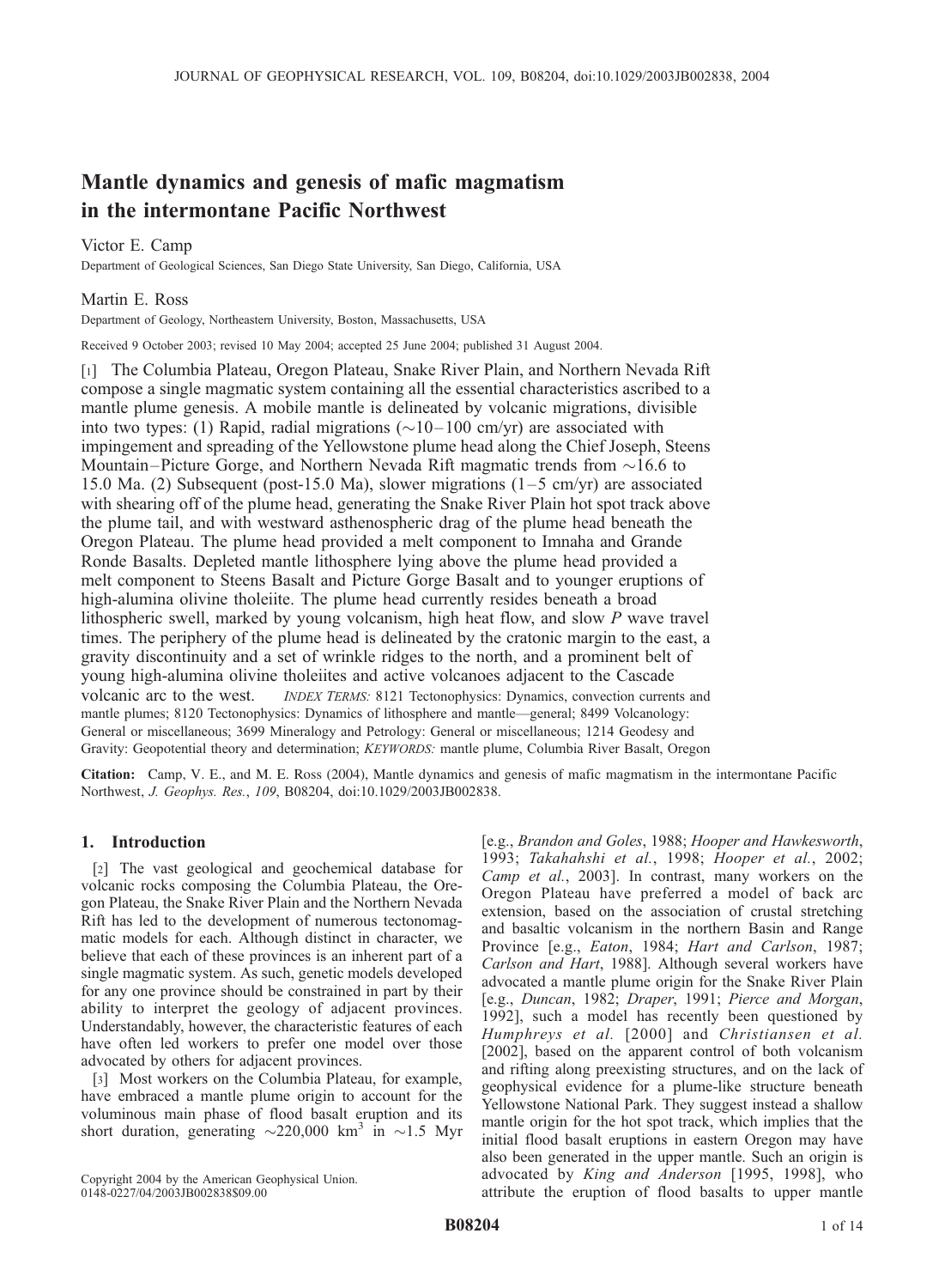convection along the boundary of two lithospheric plates of contrasting thickness. Left unresolved by a shallow mantle genesis, however, are the high <sup>3</sup>He/<sup>4</sup>He ratios for basaltic rocks from both the Columbia Plateau and the Snake River Plain [Dodson et al., 1997; D. Graham, personal communication, 2003] which have been used as robust indicators of a deep mantle source.

[4] This lack of consensus has divided workers into two primary camps: those supporting a mantle plume genesis, and those supporting nonplume interpretations. Individually, the magmatic provinces considered here have geologic features consistent with more than one interpretation. To apply separate models to each, however, is at odds with the geologic evidence that they are contemporaneous and genetically related. The application of nonplume interpretations becomes less convincing when applied to the system as a whole. Although the back arc spreading model, for example, is an attractive explanation for the Oregon Plateau, it is a less attractive model for the Columbia Plateau, where there is a lack of evidence for significant crustal extension, and for the Snake River Plain, which occurs well inland from the back arc area. As a group, however, this magmatic system appears to contain all the essential geologic features ascribed to a mantle plume origin in other terrestrial hot spots. We intend to illustrate these similarities and to develop a unifying model for the Columbia Plateau –Oregon Plateau –Snake River Plain –Northern Nevada Rift magmatic system based on field, petrochemical, and paleomagnetic data, and on the recognition of temporal and spatial magmatic trends in the eruption sequence.

#### 2. Extending the Columbia River Flood Basalt Province Into Southeastern Oregon

[5] The Imnaha and overlying Grande Ronde Basalts represent the main phase (>90%) of flood basalt eruption on the Columbia Plateau, from  $\sim$  16.1 to 15.0 Ma [Hooper et al., 2002]. Recent mapping, combined with new XRF analyses and Ar-Ar dates, demonstrate that these lavas extend into southeastern Oregon [Ferns et al., 1993a, 1993b; Lees, 1994; Binger, 1997; Hooper et al., 2002; Camp et al., 2003], where they thin and pinch out against Steens basalts on the Oregon Plateau.

[6] In contrast, the main phase of flood basalt eruption on the Oregon Plateau is slightly older, between  $\sim 16.6$ and  $\sim$ 15.3 Ma [Swisher et al., 1990; Hooper et al., 2002]. The oldest of these lavas are well exposed at Steens Mountain, where Johnson et al. [1998] have subdivided the 900-m Steens basalt-type section into primitive lower flows which are chemically distinct from more evolved upper flows.

### 2.1. Distribution of Flood Basalt Units

[7] The approximate distribution of Steens, Imnaha, Grande Ronde Basalts, and coeval tholeiite lavas on the Oregon Plateau is illustrated in Figure 1. The southern and western extent of the flood basalt succession is similar to that of Mankinen et al. [1987] for Steens basalt, but the northeastern extent is expanded to include the recently mapped Imnaha and Grande Ronde Basalts. Hooper et al. [2002] showed that Imnaha Basalt north of Steens Mountain overlies the chemically distinct lowermost flows of Steens



Figure 1. Approximate distribution of Miocene flood basalts in southeastern Oregon  $(\sim 16.6 - 15.3 \text{ Ma})$ . AR, Abert Rim; PJR, Poker Jim Ridge; PM, Pueblo Mountains, WSRP, Western Snake River Plain. See color version of this figure in the HTML.

basalt. Camp et al. [2003] suggested that these lavas may also be partly interbedded with the more evolved uppermost flows of Steens basalt.

[8] Nearly 650 m of Steens basalt is exposed at Poker Jim Ridge and Abert Rim, southwest of the Harney Basin (Figure 1). It seems likely that these lavas extend beneath the Harney Basin to connect with thick exposures to the east and southeast. Still farther to the east,  $\sim$ 300 m of Steens basalt exists in the Owyhee Mountains in Idaho [Ekren et al., 1982], midway between the Oregon-Idaho graben and the Western Snake River Plain (WSRP) (Figure 1). Stratigraphic sections containing over 400 m of Imnaha and Grande Ronde Basalt on opposing sides of the WSRP [Martin, 1984; Lees, 1994] suggest that the succession may extend beneath the northern part of the WSRP near the Oregon-Idaho border.

[9] The flood basalt succession also includes limited exposures of the Bear Creek, Camp Creek, and Slide Creek basalts [*Brandon*, 1989] north of the Harney Basin (Figure 1). Some of these lavas have been modified by crustal contamination but appear to have been derived from the same mantle source as the Picture Gorge Basalt of the Columbia River Basalt Group [Brandon et al., 1993]. The oldest of these lavas are identical in composition to Picture Gorge dikes exposed  $\sim$ 30 km northeast of the Camp Creek outcrops [Goles, 1986; Brandon et al., 1993; Brandon and Goles, 1995]. The Picture Gorge lavas erupted at  $\sim$ 16.1 Ma [Baksi, 1989]. The overall age and stratigraphic data appears to suggest that the Oregon Plateau tholeiites become rapidly younger to the north, from the  $\sim$ 16.6 Ma Steens basalt exposed at Steens Mountain [Swisher et al., 1990] to the Picture Gorge, Imnaha, and Grande Ronde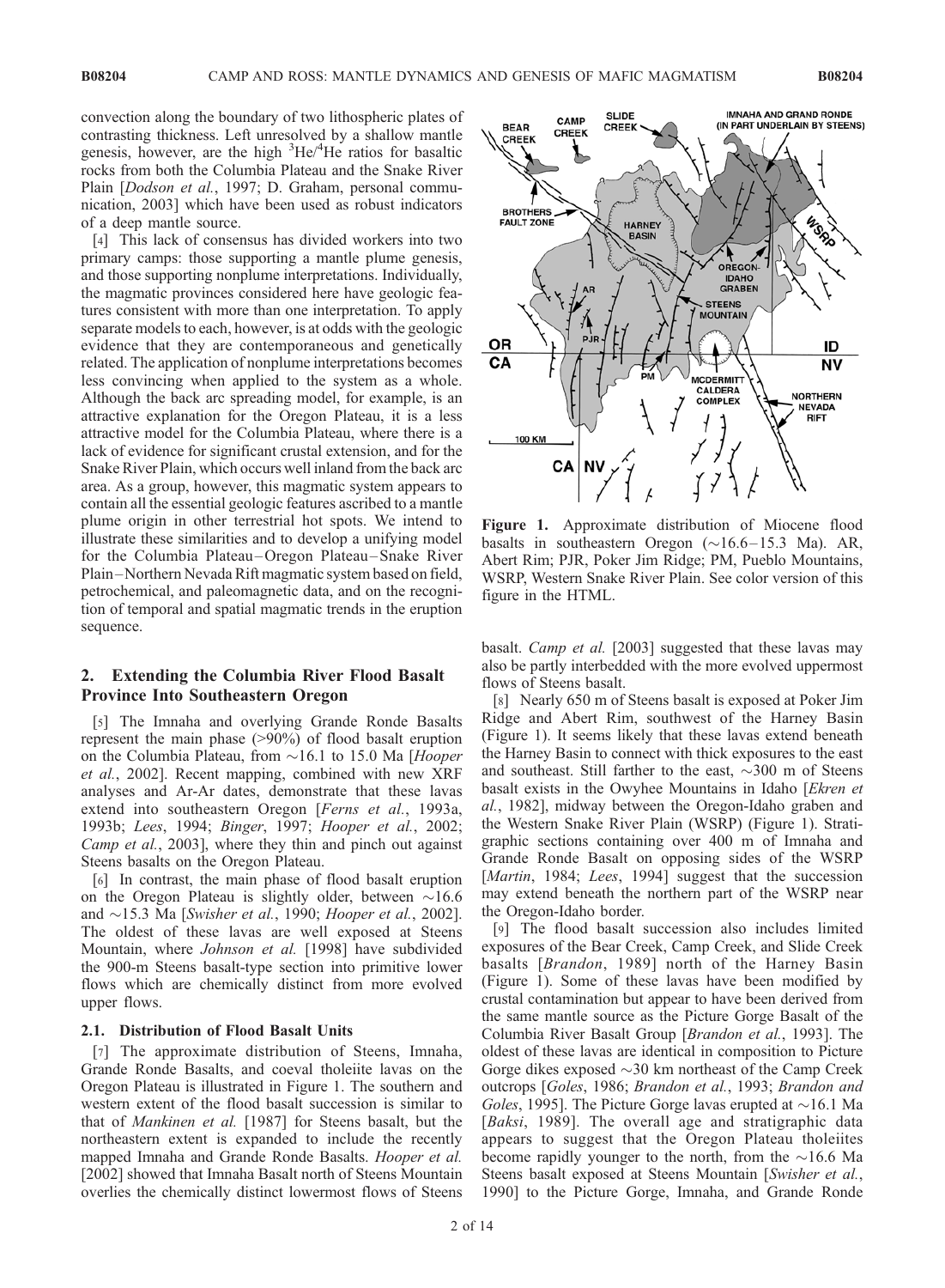

Figure 2. New distribution map for the Columbia River Flood Basalt Province. MC, McDermitt caldera; OIG, Oregon-Idaho graben; WSRP, Western Snake River Plain. See color version of this figure in the HTML.

Basalts exposed along the northern perimeter of the Oregon Plateau.

[10] The entire tholeiitic succession north of Steens Mountain, is deformed and unconformably overlain by thick accumulations of calc-alkaline to mildly alkaline volcanic rocks and intercalated sediments associated with Basin and Range extension. These include the  $\sim$ 15.0 to 13.1 Ma Owyhee basalts [Bottomly and York, 1976; Brown and Petros, 1985; Ferns and Cummings, 1992], which appear to be restricted to the Oregon-Idaho graben (Figure 1), and the  $\sim$ 13.5 to 10.1 Ma Keeney sequence [*Hooper et al.*, 2002], which is both more varied and more widespread, lying within the graben and across its east and west flanks [Camp et al., 2003].

## 2.2. A New Distribution Map for the Columbia River Flood Basalt Province

[11] The stratigraphic relationships described above allow us to combine the distribution of lavas on the Oregon Plateau with those on the Columbia Plateau to produce a new distribution map for the Columbia River Flood Basalt Province (Figure 2). This map also incorporates contemporaneous lavas and dikes associated with the Northern Nevada Rift System, south of the McDermitt caldera. The flood basalts erupted from several sites, but mainly from dikes composing the Chief Joseph and Monumental swarms, and those exposed along the Northern Nevada Rift and the Steens and Pueblo Mountain escarpments. In addition, the curvilinear magnetic anomalies of Glen and

*Ponce* [2002] appear to reflect a  $\sim$ 500-km-long system of dikes on opposing sides of the McDermitt caldera (Figure 2). These anomalies lie along the same trend as the Northern Nevada Rift and the Steens/Pueblo Mountain dikes, but they also extend farther to the north coincident with boundary faults associated with the Oregon-Idaho graben.

# 3. Pattern and Distribution of Dikes and Eruptive **Centers**

[12] *Ernst et al.* [1995] and *Magee and Head* [2001] contend that giant radiating dike swarms found on Earth, Venus, and Mars must have formed above mantle plumes or plume-like structures. Although such an origin is difficult to verify, it is worth noting that the Columbia River Basalt dikes are similar in scale and pattern to radiating swarms found on the other terrestrial planets (Figure 3). A slight variation in the overall orientation of the Chief Joseph and Monument dike swarms by  $10-12^{\circ}$  (Figure 3a) indicates a radial geometry. Using paleomagnetic data to correct for counterclockwise rotation, Ernst and Buchan [2003] demonstrated that the emplacement angle between these two trends was probably greater in the Miocene than today. They showed that the reconstructed orientation of the Chief Joseph swarm, the Monument swarm, and the Northern Nevada Rift triangulates to a focal point east of Steens Mountain, which may have been the central location of a mantle plume at  $\sim$ 17 Ma.

[13] This focal point also marks the site of the earliest flood basalt eruptions [Hooper et al., 2002], the lavas of which are well exposed at Steens Mountain. This volcanic edifice has been described as shield volcano [Mankenin et al., 1987], similar in size to Samodiva Mons in Figure 3b. Although faulted on its eastern flank, Steens Mountain maintains a shield-shape morphology to the west. The volcano's central vent is delineated by a circular magnetic anomaly near its crest [Rytuba, 1988]. Unlike the thick, simple flows typical of flood basalt volcanism, the lavas at Steens Mountain are relatively thin, complex flows typical of shield development [*Johnson et al.*, 1998]. Chemically, the lavas are tholeiitic but become mildly alkalic up section, a trend typical of the waning stages of shield evolution, as seen in Hawaii and elsewhere [e.g., Clague, 1987]. The location of a central volcanic edifice, similar to Steens Mountain, is a diagnostic feature of most radiating dike swarms on the terrestrial planets [e.g., Grosfils and Head, 1994].

[14] *Ernst et al.* [1995] have subdivided a large database of these radiating dike swarms on Earth and Venus into six geometric types. Types I and II show distinct fanning patterns. The McKenzie dike swarm of northern Canada typifies type I, with a continuous fan of dikes over an angle of  $\sim$ 100 $^{\circ}$  [*Condie*, 2001]. The Columbia River Basalt dikes typify type II, with a gap between distinct radial subswarms in the Chief Joseph and Monument areas. The widely accepted model of Baragar et al. [1996] explains the difference in these radiating patterns. They suggested that numerous magma chambers typically develop above a mantle plume head, each responsible for generating its own subswarm of dikes. If the chambers are closely aligned there are no gaps between subswarms (i.e., type I); however, if they are more widely spaced, then gaps will appear, generating a type II distribution.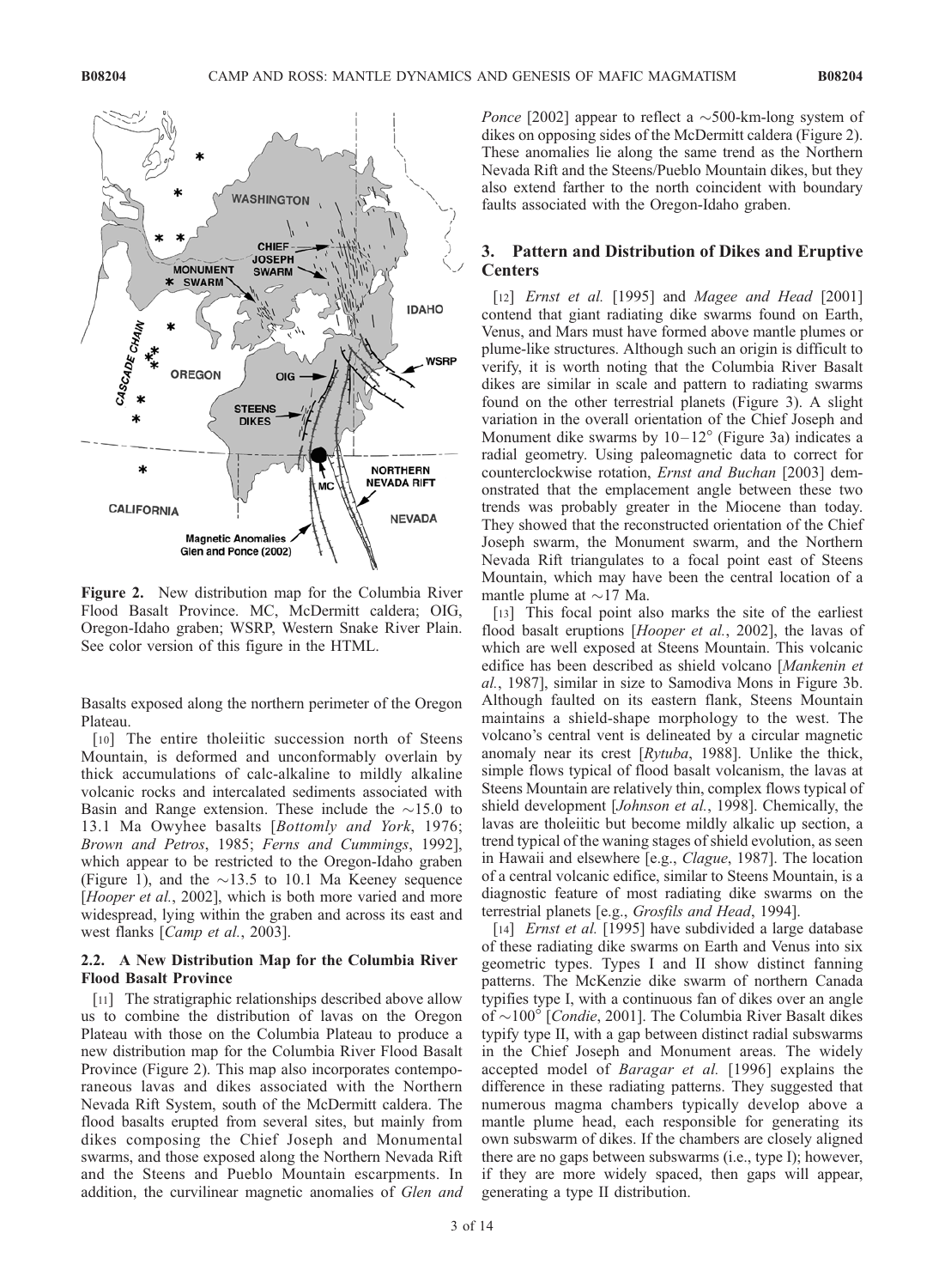

Figure 3. Comparison of the scale, spacing, and pattern of Columbia River Basalt dikes with typical, radiating graben, and fissure systems on Venus, which are thought to have formed by subsurface dike emplacement above mantle plume heads. (a) Columbia River Basalt dikes and the linear magnetic anomalies of Glen and Ponce [2002]. (b) Magellan radar image of supposed radiating dikes associated with the volcanic edifice of Samodiva Mons  $(13.5^{\circ}N, 291.5^{\circ}E)$ . (c) Magellan radar image  $(16.5^{\circ}S,$  $17.5^{\circ}$ E) of long radial fractures extending from the outer edge of a large volcanic edifice (top left). See color version of this figure in the HTML.

[15] The radial distribution of types I and II suggests that they were injected from a point source, spreading outward with time. Such a scenario is consistent with limited AMS (anisotropic magnetic susceptibility) studies showing that lateral flow within individual radiating dikes is common [e.g., Ernst and Baragar, 1992]. A comprehensive AMS study of the Columbia River Basalt dikes has yet to be undertaken. However, the field and paleomagnetic studies described herein demonstrate that there has been a rapid migration of dike emplacement and volcanism outward from the focal point of southeastern Oregon, which we believe marks the Miocene site of plume impingement.

#### 4. Migrating Magmatic Trends

[16] We recognize two main types of age-progressive trends in the Columbia Plateau –Oregon Plateau –Snake River Plain –Northern Nevada Rift magmatic system: (1) those with moderate migration rates, on a scale similar to estimated rates of mantle convection and plate motion (i.e.,  $\sim$ 1–5 cm/yr), and (2) those with rapid migration rates, which are difficult to estimate, but significantly greater than rates of convection and plate motion  $(\sim 10-100 \text{ cm/yr})$ . The rapid rate migrations described herein are associated with the main phase of flood basalt eruption; those of moderate rate are defined by later eruptions emanating from the initial site of flood basalt activity in southeastern Oregon.

#### 4.1. Rapid Rate Migrations Contemporaneous With Flood Basalt Volcanism

[17] Trends with rapid migration rates discussed herein are difficult to decipher accurately by isotopic dating, largely because the rate of motion is greater than can be determined within the error limits of Ar-Ar geochronology. The establishment of coherent petrochemical and paleomagnetic stratigraphies, however, allows us to recognize these migrations through the identification of regional lateral changes in time-stratigraphic units. We discuss here rapid migrations along three separate trends: the Chief Joseph trend, the Steens Mountain –Picture Gorge trend, and the Northern Nevada Rift trend.

#### 4.1.1. Northward Migration Along the Chief Joseph Trend

[18] The main phase of flood basalt volcanism erupted over six paleomagnetic intervals (Figure 4). A rapid advance of volcanism from north of Steens Mountain through northeastern Oregon and into southeastern Washington is evident from (1) the northward migration and thickening of age-progressive Columbia River Basalt stratigraphic and paleomagnetic units and (2) the age-progressive northward migration of dikes composing the Chief Joseph dike swarm.

[19] Initial eruptions of Steens basalt began in southeastern Oregon during a reverse paleomagnetic interval  $(R_0)$ (Figure 4). Steens lavas continued to erupt through a magnetic transition, generating normally magnetized lavas  $(N_0)$  which appear to have their greatest thickness at the



Figure 4. Magnetostratigraphy of flood basalt units on the Columbia and Oregon Plateaus during the main phase of flood basalt eruption ( $\sim$ 16.6–15.0 Ma). See color version of this figure in the HTML.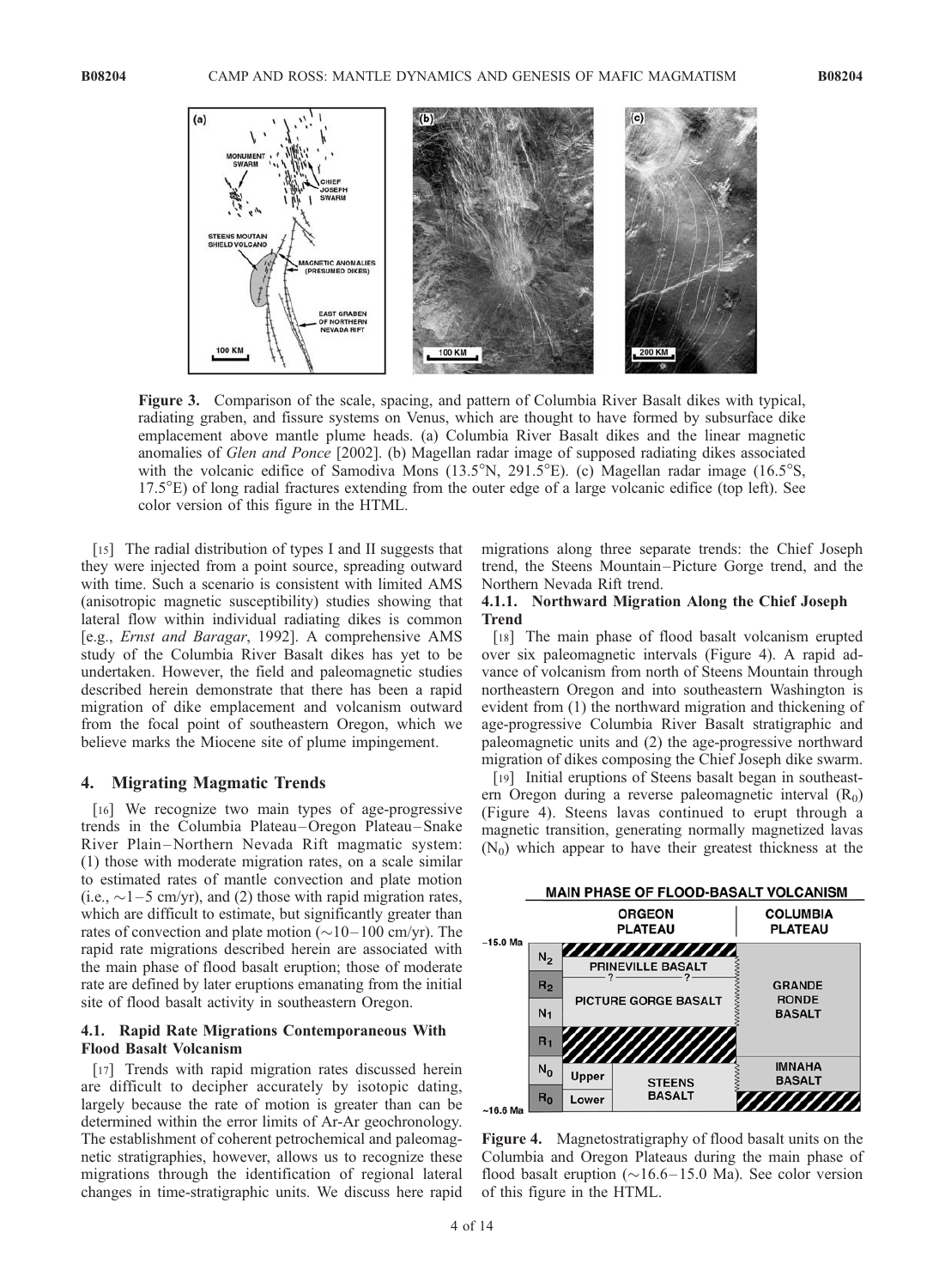

Figure 5. Age-progressive distribution of Steens basalt, Imnaha Basalt, and each of the Grande Ronde magnetostratigraphic units erupting from the Chief Joseph dike swarm. See color version of this figure in the HTML.

presumed shield volcano of Steens Mountain [Mankinen et al., 1987]. The thickness of the transitional flows here indicates a rapid effusion rate during a very brief episode of eruption, perhaps only a few thousand or tens of thousands of years [Mankinen et al., 1987].

[20] Most of the Imnaha Basalt flows have normal polarity. The exception is a few of the lowermost flows exposed at the southern end of the Chief Joseph dike swarm [Hooper, 1997]. North of Steens Mountain, Imnaha Basalt flows of unknown magnetic polarity overlie flows that are petrographically and chemically indistinguishable from lower Steens basalt [Binger, 1997; Hooper et al., 2002]; however, these same flows appear to be interbedded with flows of upper Steens basalt [*Camp et al.*, 2003], suggesting that the bulk of the Imnaha lavas were erupted north of Steens Mountain during  $N_0$  (Figure 4).

[21] The Imnaha succession thickens to the north, where is it is overlain by progressively younger paleomagnetic units of Grande Ronde Basalt  $(R_1-N_2)$  (Figure 4). Each magnetostratigraphic unit of Grande Ronde Basalt displays progressive offlap to the north, each thickening to the north as well (Figure 5). This pattern of northward migrating offlap and thickening has been attributed to a combination of (1) progressive uplift generating a north tilting paleoslope, and (2) a northward migration of flood basalt eruptions with advancing time [Camp, 1995; Camp et al., 2003]. The latter is demonstrated by a greater number of Imnaha dikes in the southern part of the Chief Joseph swarm, progressively more Grande Ronde dikes in the north, and restriction of the youngest Columbia River Basalt dikes (Wanapum and Saddle Mountains Basalts) to the far north of the dike swarm [Tolan et al., 1989; Camp, 1995].

### 4.1.2. Northward Migration Along the Steens Mountain –Picture Gorge Trend

[22] The stratigraphic boundary between the chemically defined Lower and Upper Steens basalts [Binger, 1997; Johnson et al., 1998] occurs very near the Steens paleomagnetic transition of Mankinen et al. [1987], thus providing a potential chemical signature to differentiate the  $R_0$ lava sequence from the upper  $N_0$  sequence. The geochemical correlation of lower Steens flows in the Malheur Gorge area, northwest of the Oregon-Idaho graben (Figure 1) [Binger, 1997; Hooper et al., 2002; Hooper, 2004] suggests that these lavas erupted during  $R_0$ . Petrochemically identical Lower Steens lavas have been mapped in the Owyhee Mountains of western Idaho [Ekren et al., 1982; V. E. Camp and M. E. Ross, unpublished data, 2003], consistent with the identification of the  $R_0$ -N<sub>0</sub> transition in the same area [Mankinen et al., 1987]. Although Steens basalt has not been recognized farther to the north, a few  $R_0$  lavas have been identified at the base of the Imnaha Basalt stratigraphy immediately north of the WSRP [Hooper, 1997]. Using these chemical and paleomagnetic observations, together with the paleomagnetic data of Mankinen et al. [1987], Tolan et al. [1989], Hooper [1997], Bogue et al. [2000], and *Glen and Ponce* [2002], we delimit in Figure 6 both the restricted areal extent of the oldest lavas and dikes in the province  $(R_0)$ , and the southernmost extent of the youngest lavas and dikes of the main phase of eruption  $(N_2)$ . Paleomagnetic mapping on the Columbia Plateau [e.g., Swanson et al., 1981; Tolan et al., 1989] gives us a great deal of confidence in the accuracy of the  $N_2$  geographic limit. Because of the stratigraphic and structural complexities on the Oregon Plateau, the  $R_0$  geographic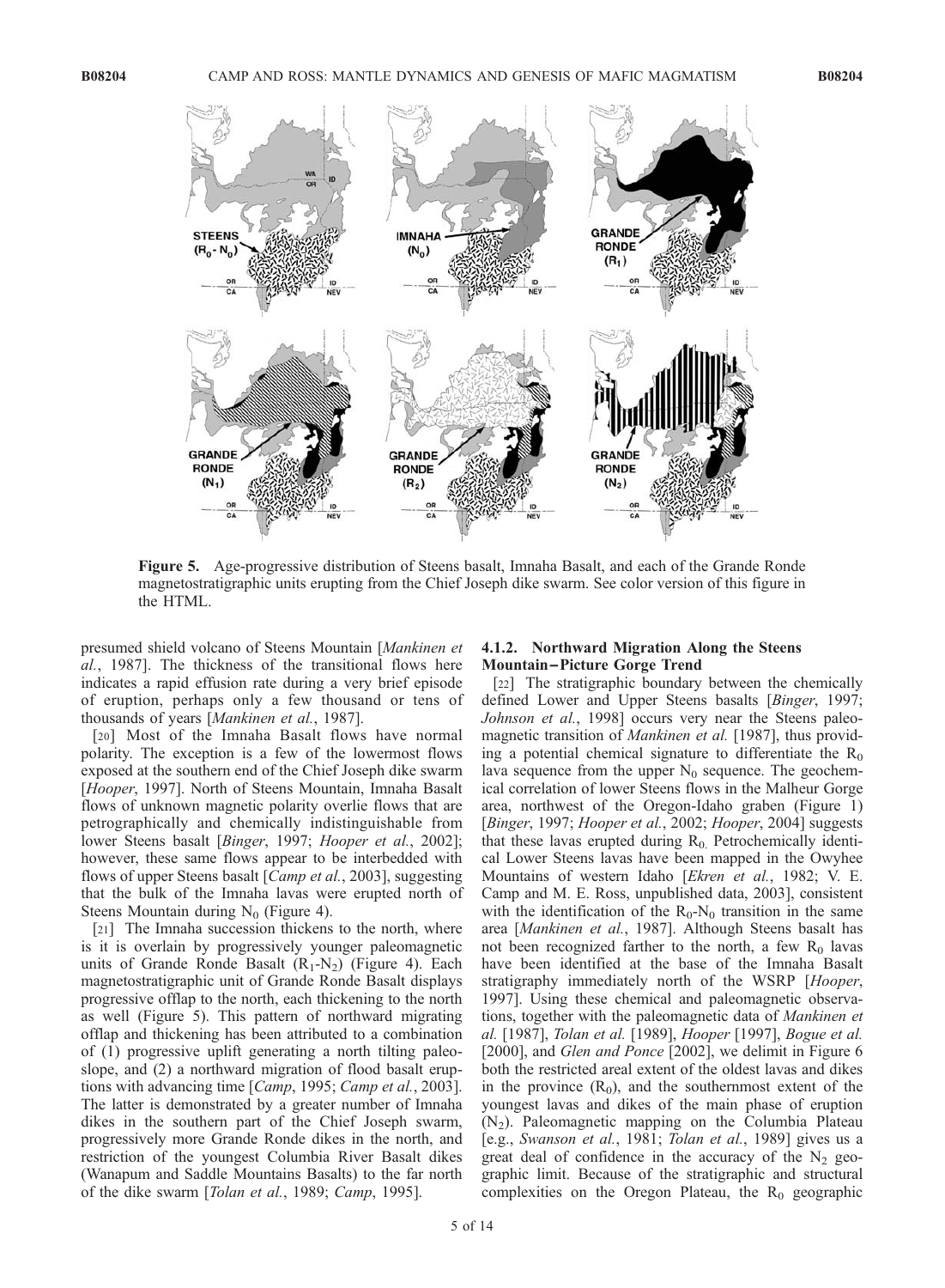

Figure 6. Map showing (1) the eruption sites of Columbia River Basalt volcanism, (2) the restricted areal extent of  $R_0$ lavas and dikes, and (3) the southern extent of  $N<sub>2</sub>$  lavas and dikes associated with the main phase of eruption. Paleomagnetic boundaries are derived from chemical correlations and the paleomagnetic data of Mankinen et al. [1987], Tolan et al. [1989], Hooper [1997], Bogue et al. [2000], and Glen and Ponce [2002]. The northward migration of dikes along the Chief Joseph trend is described by Camp [1995]. See text for a specific discussion of dike ages along the Northern Nevada Rift. The east-west dikes depicted in northeastern California occur in the lower half of the basalt stratigraphy exposed in the Warner Range. These appear to correspond with a 335-m section of olivine basalt dated at  $\sim$ 15.7 Ma [Duffield and McKee, 1986]. See color version of this figure in the HTML.

limit is less well constrained, but consistent with a broad base of paleomagnetic, petrochemical, and geochronological data.

[23] If the model of a propagating plume head is correct, then the migration of volcanism should not be restricted to the Chief Joseph swarm, but it should instead be evident in all coeval dike swarms radiating from the focal point of Ernst and Buchan [2003] near Steens Mountain. Indeed, the existing paleomagnetic and age data (Figure 6) indicate a northward progression of discontinuous eruptions that began with Steens Basalt  $(R_0-N_0)$ , migrating with an apparent hiatus  $(R_1)$  in activity, to younger eruptions of Picture Gorge Basalt  $(N_1-R_2)$  in the Monument swarm to the north, and to the still younger eruptions of Prineville Basalt  $(R_2-N_2)$  from an unknown source, either west or north of the Monument swarm (Figures 4 and 6). Adding

support to the Steens–Picture Gorge migration are Pb, Nd, and Sr isotopic data demonstrating that both Steens and Picture Gorge basalts share a common mantle source [Carlson, 1984; Carlson and Hart, 1988; Brandon and Goles, 1995].

[24] Unlike the Chief Joseph migration, this migration appears to be spatially and temporally discontinuous. However, it is difficult to assess the degree of this discontinuity due to the burial of both Steens Basalt south of the Harney Basin, and the Picture Gorge-equivalent Bear Creek and Camp Creek Basalts [Brandon et al., 1993] north of the Harney basin. Nevertheless, if the Baragar et al. [1996] model is correct, one might expect a hiatus in activity to occur between localized magma chambers forming above an outward radiating mantle plume head. The slight angular difference between the Chief Joseph and Steens –Picture Gorge trends, together with the northward younging along both trends, at similar migration rates, is consistent with such a model.

[25] The simultaneous eruption of basalt along these two trends is evident in interbedded relationships. During  $N_1$ and R2 time, Grande Ronde lavas poured to the west, down an evolving paleoslope, to interfinger with Picture Gorge lavas erupting from the Monument dike swarm [Nathan and Fruchter, 1974]. Later, as  $N_2$  lavas were erupting from the far north of the Chief Joseph swarm, they flowed to the west to interfinger with Prineville basalt erupting simultaneously at an unknown site near the Washington-Oregon border [*Bailey*, 1989] (Figure 6).

#### 4.1.3. Southward Migration Along the East Graben of the Northern Nevada Rift

[26] Rifting along the east graben of the Northern Nevada Rift occurred mostly between  $\sim$ 16.5 and 15.0 Ma, contemporaneous with the main phase of flood basalt volcanism. John et al. [2000] suggested that rifting began with thermal bulging and shallow intrusion of mafic magma near McDermitt, followed by rapid propagation to the south. The amount of extension was generally less than a few kilometers, with the widest part of the rift near McDermitt, consistent with southward propagation.

[27] A rapid migration of eruptive products is supported by the paleomagnetic data. The  $R_0$ -N<sub>0</sub> magnetic transition appears to be recorded in a lava section exposed near the Sheep Creek Range, in the central part of the rift. Dikes north of the Sheep Creek Range generally have magnetizations of reverse polarity, whereas those farther south have normal polarity, and those in the central part of the rift yield normal, reverse, and transitional polarities [*Bogue et al.*, 2000; Glen and Ponce, 2002] (Figure 6).

[28] The rift zone lacks a coherent, laterally extensive basalt stratigraphy to accurately assess a southward migration, and the existing age data for the lava flows are inconclusive [John et al., 2000]. However, Ar-Ar analyses for the mafic dikes [John et al., 2000; John and Wrucke, 2003] are consistent with such a progression, yielding ages of  $16.57 \pm 0.4$  Ma and  $16.30 \pm 0.09$  in the north (northern Shoshone Range), and  $15.9 \pm 0.1$  Ma,  $15.64 \pm 0.11$  Ma,  $15.31 \pm 0.09$  Ma, and  $15.46 \pm 0.6$  Ma in the south (Roberts Mountains and Cortez Range) (D. A. John, written communication, 2004). The combined data suggest that the Northern Nevada Rift evolved rapidly as a southward propagating rift zone, coeval with northward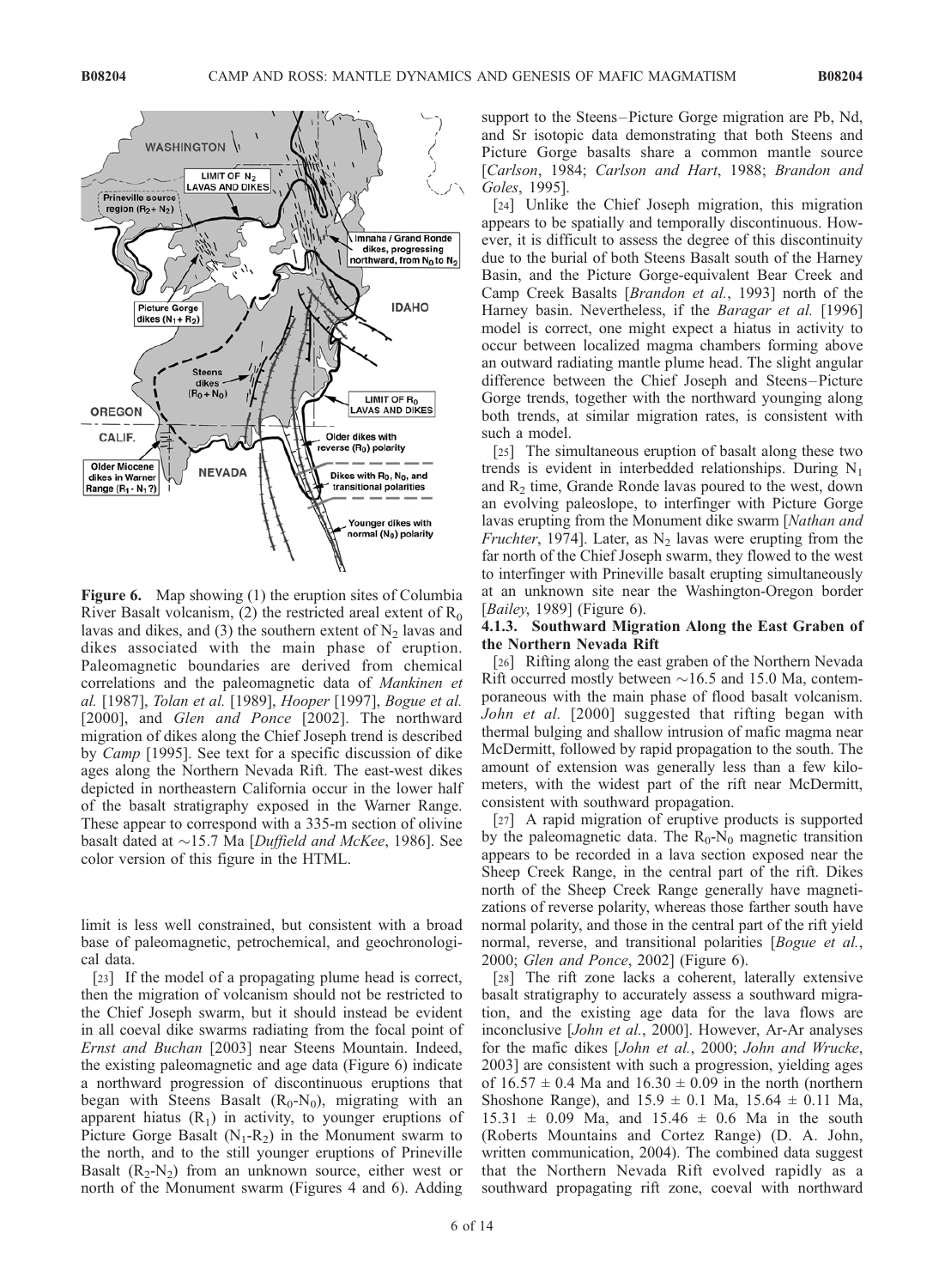

Figure 7. Moderate rate migrations of rhyolite magmatism associated with the Oregon High Lava Plains and the Snake River Plain hot spot track. Distribution of Quaternary basalt outcrops are from Christiansen et al. [2002]. Isochrons for rhyolitic volcanism are from Jordan et al. [2002] and Christiansen et al. [2002]. See color version of this figure in the HTML.

propagation along the Chief Joseph and Monument dike swarms.

### 4.2. Moderate Rate Migrations After the Flood Basalt Event

[29] Two volcanic migrations are well recognized in the Pacific Northwest, both of which originate in eastern Oregon and involve the progressive eruption of rhyolite along linear trends: (1) to the northeast, along the Snake River Plain hot spot track, and (2) to the west-northwest, along the Oregon High Lava Plains and Brothers fault zone (Figure 7).

### 4.2.1. Migration of Rhyolitic Volcanism

[30] The Snake River Plain hot spot track is marked by a series of large calderas and rhyolitic centers, overlain in part by younger Snake River Plain basalts. The calderas become progressively younger from the McDermitt caldera complex, at 16.1 Ma, to Yellowstone National Park, where the last caldera-forming eruption occurred at  $\sim 0.6$  Ma. Although this progressive trend has been attributed to overriding of a stationary plume by the North American plate [e.g., Pierce and Morgan, 1992], this classic hot spot model was questioned by Humphreys and Dueker [1994], Saltzer and Humphreys [1997], and Christiansen et al. [2002], largely based on the lack of teleseismic evidence for a deep mantle source. More recent seismic imaging, however, is now able to resolve a low-velocity conduit beneath Yellowstone, extending to a depth of 600 km [Smith, 2004].

[31] The Oregon High Lava Plains represents is a complementary system of propagating rhyolite eruptions contemporaneous with the Snake River Plain propagation since  $\sim$ 10 Ma, but in an opposite direction. This bimodal province contains both basalts and rhyolites concentrated along the northwest trending Brothers fault zone [Lawrence, 1976; Jordan et al., 2002]. The northwest direction of rhyolite propagation is clearly incompatible with plate motion above a stationary plume, and several workers have used this observation as an additional argument against a hot spot model for the Snake River Plain [e.g., *Hamilton*, 1989; Christiansen et al., 2002].

#### 4.2.2. Migration of Mafic Volcanism

[32] The eruption of tholeiitic basalts did not cease at the end of the main phase of flood basalt volcanism. Post-15.0 Ma eruptions at the northern end of the Chief Joseph dike swarm in southeast Washington generated periodic, voluminous flood basalts of the Wanapum and Saddle Mountains Formations. In contrast, the post-15.0 Ma period south of the Chief Joseph swarm was marked in part by the eruption of low volume, but widely disseminated tholeiitic basalt across the breadth of the northern Basin and Range and Snake River Plain. Hart et al. [1984] have subdivided these lavas into two main types: high-alumina olivine tholeiite (HAOT) and Snake River Plain olivine tholeiite (SROT). HAOTs are more primitive and more depleted than the SROTs, having higher Mg numbers and Ni contents, and lower incompatible element concentrations [Hart et al., 1984].

[33] The SROTs are restricted to areas lying above the Precambrian craton (i.e., east of the 0.706 Sr isopleth of Figure 8), whereas the HAOTs are largely restricted to areas lying above transitional-to-oceanic lithosphere west of the 0.706 Sr isopleth. Lavas that are transitional between these two end-member types are concentrated above transitional



Figure 8. Distribution of Late Tertiary to Quaternary basalts, derived from Hart et al. [1984], Jordan et al. [2002], and Christiansen et al. [2002]. The 0.704 and 0.706 lines correspond with the initial  ${}^{87}Sr/{}^{86}Sr$  isopleths of Armstrong et al. [1977], Kistler and Peterman [1978], and Leeman et al. [1992]. HAOT and SROT are restricted to areas lying west and east of the 0.706 line, respectively. Isocrhons (dashed lines) showing a east to west migration of initial HAOT eruptions are based the field mapping, chemical correlations, and chronological data of Hart et al. [1984], Ferns et al. [1993a], Christiansen et al. [2002], Jordan et al. [2002], Hooper et al. [2002], and Camp et al. [2003]. See color version of this figure in the HTML.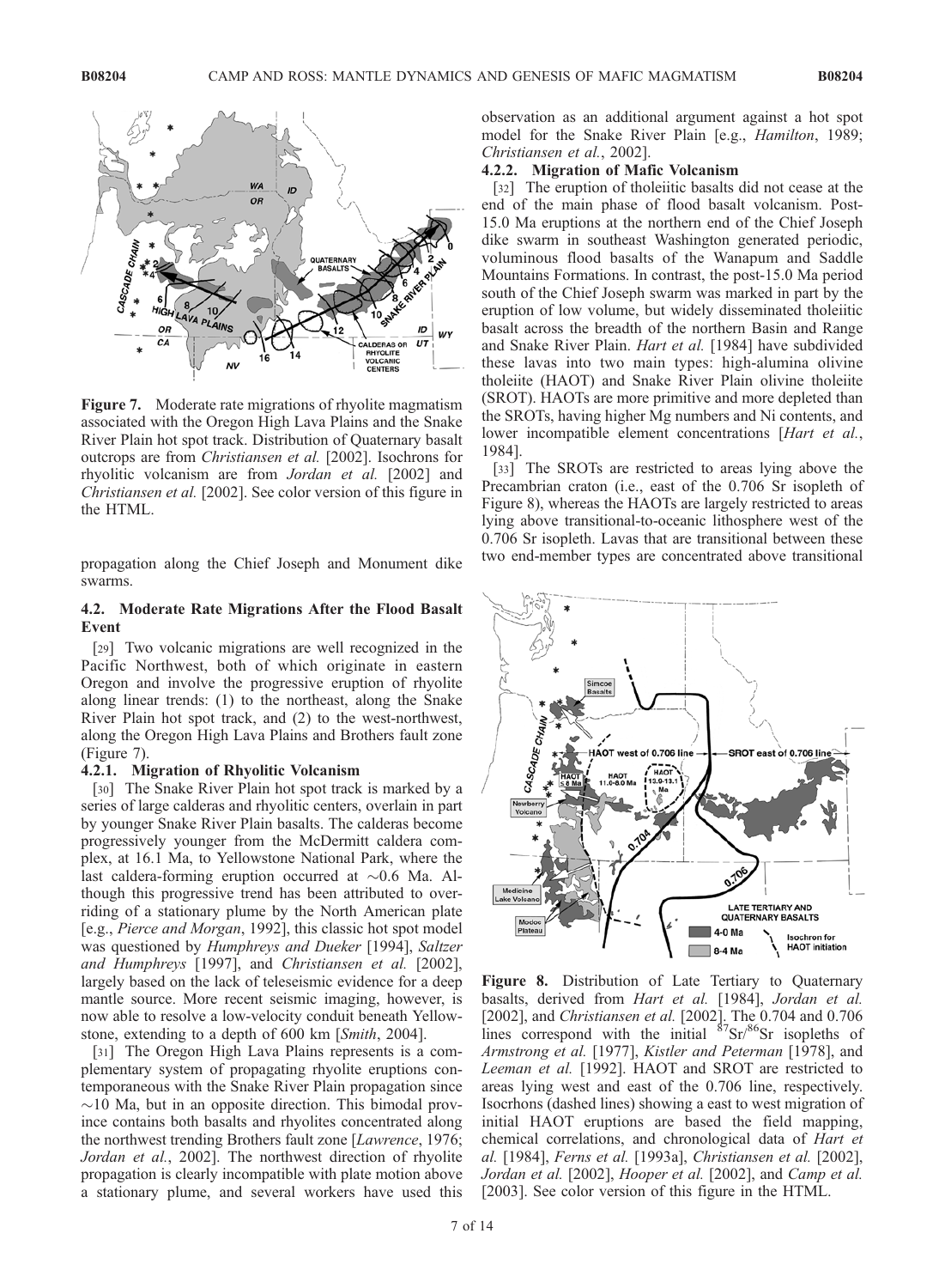lithosphere lying between the 0.704 and 0.706 lines [Hart et al., 1984]. These restricted locations are compatible with trace element and isotope data suggesting that the SROTs and HAOTs were derived from enriched and depleted mantle, respectively [Carlson and Hart, 1988; Lum et al., 1989].

[34] Figure 8 illustrates the map distribution of the youngest of these tholeiitic basalts, with ages  $\leq$ 8 Ma, compiled from Christiansen et al. [2002]. The greatest volumes of the youngest lavas are concentrated in two regions: (1) along the Snake River Plain hot spot track, and (2) along a broad, north-south belt lying east of the southern Cascades. A smaller volume is concentrated along the Brothers fault zone, and in scattered outcrops in the central part of the northern Basin and Range Province.

[35] The dashed contours in Figure 8 are isochrons for the oldest HAOT outcrops (>8.0 Ma), delineating the age of initial HAOT eruptions into three specific belts across the Oregon Plateau. The oldest post-15.0 Ma HAOT outcrops yet recognized occur in east central Oregon. These have been mapped as the Tims Peak basalts, a group of highly deformed lavas lying unconformably above equally deformed Steens and Imnaha basalts [Ferns et al., 1993a; Hooper et al., 2002; Camp et al., 2003]. Four Ar-Ar ages from two chemical types of Tims Peak basalt vary from  $13.9 \pm 0.2$  to  $13.1 \pm 0.2$  Ma [*Hooper et al.*, 2002]. The oldest dates farther to the west and south demonstrate that the inception of HAOT volcanism was between 11.0 and 8.0 Ma. Still farther to the west, the initial HAOT eruptions are no older than 8.0 Ma. Within this westernmost zone, Hart et al. [1984] and Christiansen et al. [2002] recognize a systematic westward younging of HAOT outcrops across northeastern California and adjacent Oregon, with ages divisible into two belts,  $8-4$  Ma in the east and <4 Ma against the Cascade volcanic arc to the west.

[36] HAOT outcrops <8.0 Ma are scattered, nevertheless, across the entire Oregon Plateau, leading Hart et al. [1984] to correctly conclude that there is no evidence of an orderly geographic progression of HAOT ages. However, the new Ar-Ar ages for Tims Peak basalt, together with a closer examination of the existing age data, demonstrate that (1) the inception of HAOT volcanism (post-15 Ma) migrated from east to west across the Oregon Plateau, and (2) the greatest volume of HAOT occurs to the west, adjacent to the southern Cascades, in the same belt that has the youngest initial eruptions of HAOT (<8.0 Ma).

#### 5. Discussion

[37] There has been much recent debate on the nature, and indeed the very existence, of mantle plumes on Earth and the terrestrial planets [e.g., Anderson, 2003]. Hamilton [2003] has suggested that the plume model is conjecture, feebly based, and that its widespread acceptance has retarded consideration of alternative mechanisms. However, several nonplume interpretations have been considered for flood basalt volcanism in the Pacific Northwest. These include (1) back arc extension [Eaton, 1984; Hart and Carlson, 1987; Carlson and Hart, 1987], (2) a meteorite impact [Alt et al., 1988], (3) upper mantle convection induced by torsional stress of the plate interior [Dickinson, 1997], and (4) upper mantle convection along the edge of a

continental plate boundary [King and Anderson, 1995, 1998]. Several other alternative mechanisms have been proposed for the Snake River Plain. These include (1) an eastward propagating rift [Hamilton, 1987], (2) volcanism along a localized crustal flaw [Eaton et al., 1975], (3) plate interaction along a transform boundary zone at the northern margin of the Great Basin [Christiansen and McKee, 1978], (4) divergent upper mantle flow around a residuum body [Humphreys et al., 2000], and (5) thermal feedback between lithospheric extension and shear melting generating a selfsustaining melting anomaly [Christiansen et al., 2002].

[38] Of the alternative mechanisms for flood basalt volcanism, the boundary edge model of King and Anderson [1998] provides an elegant explanation for the location of the Chief Joseph dike swarm against the Precambrian boundary of North America. This model, however, is incompatible with the rifting and volcanism that occurs across the cratonic margin along the Northern Nevada Rift (Figure 9). None of the nonplume alternatives resolves the unequivocal geologic evidence of rapid volcanic migrations from an apparent focal point in southeastern Oregon. Many of these models appear adequate in explaining the geologic features of any one province; however, they are generally inadequate in explaining the geologic evolution of coeval, adjacent provinces composing the magmatic system as a whole.

[39] Although we are in agreement with those who caution against the wholesale acceptance of the mantle plume paradigm, we nevertheless believe a plume genesis provides (1) a unifying model for the entire system that is lacking in nonplume interpretations, (2) a rational mechanism to account for rapid, radiating volcanic migrations, also lacking in nonplume interpretations, and (3) a more reasonable explanation for the sudden outburst, and short duration  $(\sim 1.5 \text{ Myr})$  of the main phase of flood basalt volcanism.

## 5.1. Arrival and Rapid Spreading of the Mantle Plume Head  $(\sim]16.6-15.0 \text{ Ma})$

[40] The broadly accepted idea that flood basalt provinces are generated above starting plume heads, and that hot spot tracks are generated above the feeding plume tails [e.g., Morgan, 1981; Richards et al., 1989; Griffiths and Campbell, 1991; Hill et al., 1992; Weinberg, 1997], is consistent with the temporal and spatial association of the Columbia River Flood Basalt Province and the Snake River Plain. Working separately in different provinces, with dissimilar sets of data, Draper [1991], Pierce and Morgan [1992], *Parsons et al.* [1994], and *Camp et al.* [2003] reached similar conclusions: 1) the onset of Columbia River flood basalt volcanism accompanied arrival of the Yellowstone plume head, and 2) the plume head was sheared off by the thick lithospheric roots of the westward moving Precambrian craton shortly after its emplacement, thus allowing the plume tail to generate a hot spot track through the overriding craton.

#### 5.1.1. Localized Mantle Flow

[41] Geophysical considerations demonstrate that when plume heads pond at the base of heterogeneous lithosphere, they spread preferentially ''uphill'' beneath thin lithosphere, often forming distinct pathways of concentrated mantle flow [Thompson and Gibson, 1991; Sleep, 1997; Ebinger and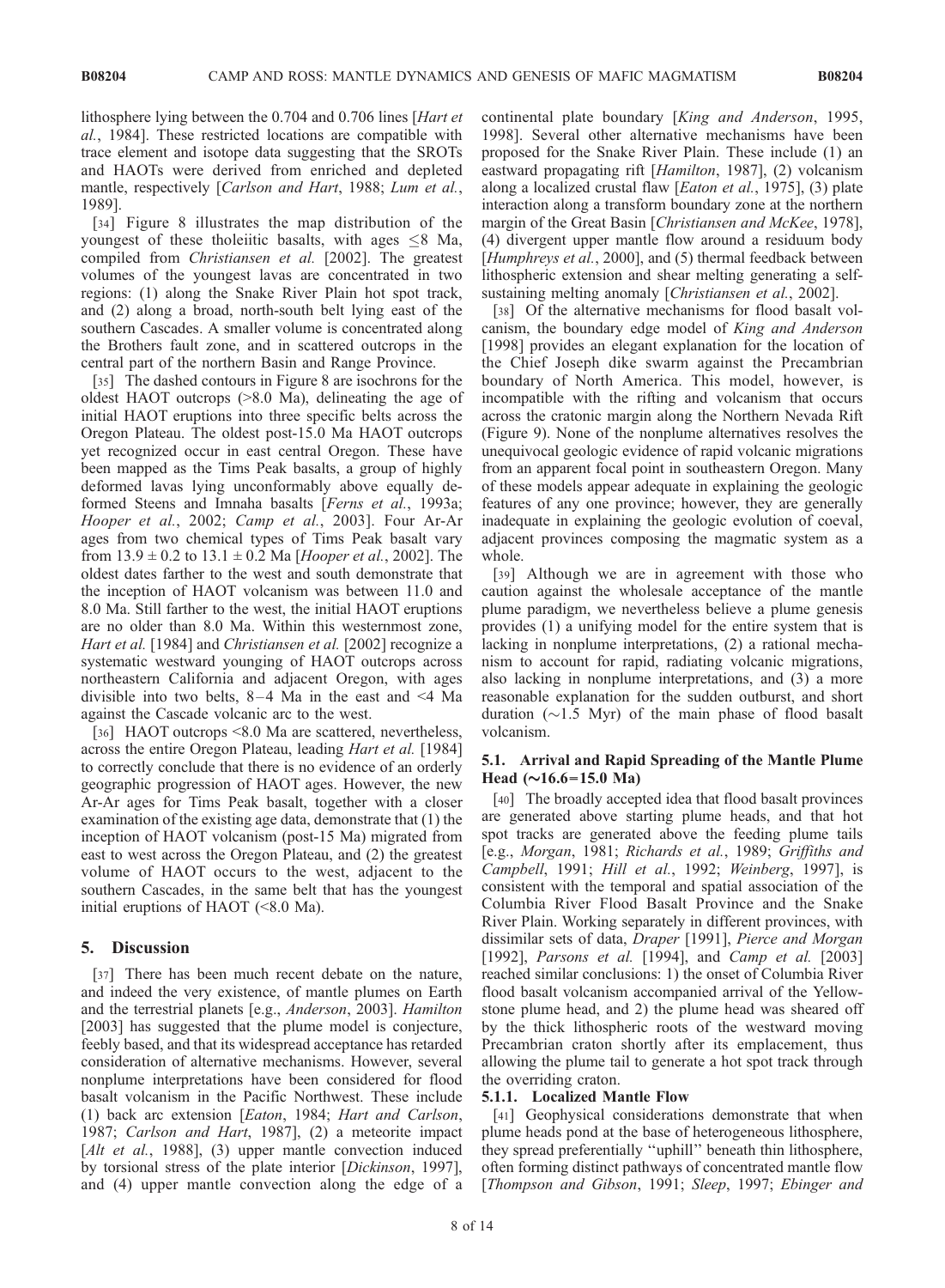

Figure 9. Two-stage spreading model of the Yellowstone mantle plume head, showing (1) the approximate position of the plume head after impingement and rapid spreading  $(\sim 15.0 \text{ Ma})$  and (2) its approximate position today after moderate rate spreading associated with asthenospheric drag and counterflow above the subducting plate. The short lines located above the area of first-stage spreading are surficial dikes, and the longer curvilinear lines are the linear magnetic anomalies of *Glen and Ponce* [2002], which are thought to be buried intrusions or keel dikes. The open star near the Oregon-Idaho border corresponds with the focus of the dike swarms after correcting for block rotation [*Ernst and* Buchan, 2003]. Wrinkle ridges of the Yakima fold belt in south central Washington [Reidel et al., 1989] appear to be the product of thin-skinned deformation [Watters, 1989], which Mege and Ernst [2001] attribute to peripheral compressive stress at the uplifted edge of plume emplacement. The approximate boundaries of distinct lithospheric domains beneath the plume head are delineated by the  $8′\text{Sr}}/86$ Sr isopleths of Armstrong et al. [1977], Kistler and Peterman [1978], and Leeman et al. [1992]. C1 and C2 correspond to the mantle source compositions described in the text. See color version of this figure in the HTML.

Sleep, 1998]. Such channelized flow is consistent with the observation of Baragar et al. [1996] that plume-derived dike systems occur along linear trends propagating outward, often into distinct subswarms. The evidence for volcanic migrations described herein leads us to conclude that the Yellowstone mantle plume head arrived in SE Oregon at  $\sim$ 16.6 Ma, rapidly spreading in all directions, but preferentially to the north beneath thin lithosphere of the accreted oceanic terranes. Here, the plume head bifurcated into two main pathways of rapid mantle flow reflected in the ageprogressive Chief Joseph trend, and in the discontinuous but equally rapid Steens Mountain –Picture Gorge trend (Figure 9). The plume head also spread rapidly to the south, beneath transitional and thicker lithosphere, producing shallow intrusions and a much smaller volume of lava along the southward propagating Northern Nevada Rift.

[42] The greatest volume of flood basalt was generated beneath the thinnest lithosphere, where the plume head banked up rapidly against the westward moving cratonic margin. Thickening of the plume head led to its rapid rise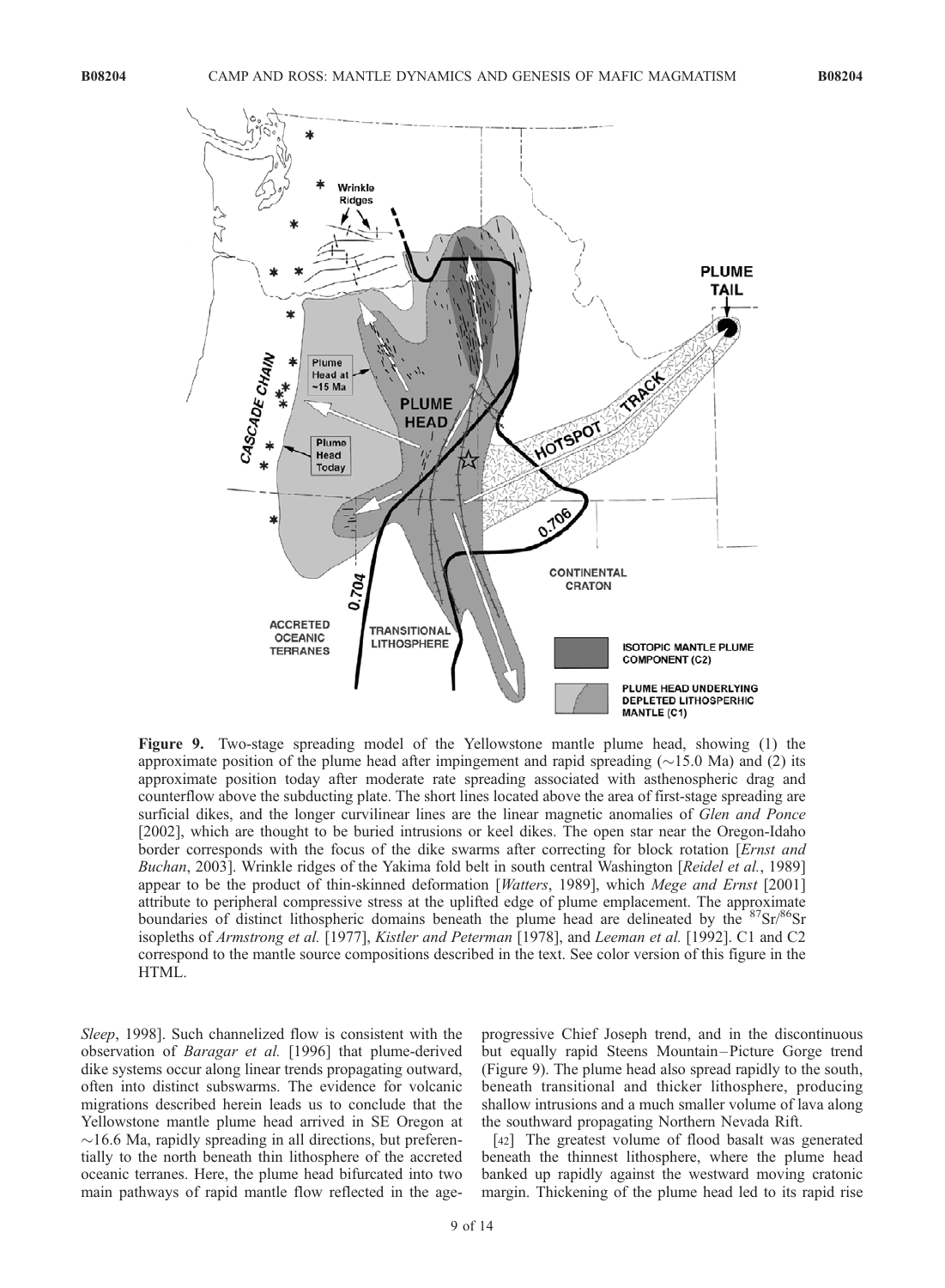and decompressional partial melting along the Chief Joseph dike swarm. Here, the surface manifestation of thermally driven uplift was reflected in the development of a regional paleoslope that advanced rapidly to the north, coeval with the northward migration of dike emplacement [Camp, 1995].

#### 5.1.2. Mantle Source

[43] Isotopic studies using  ${}^{207}Pb/{}^{206}Pb/{}^{204}Pb$ ,  ${}^{143}Nd/{}^{144}Nd$ .  $87\text{Sr}$ <sup>86</sup>Sr, and  $\delta^{18}$ O systematics, demonstrate that the Steens and Picture Gorge basalts were derived from a depleted mantle source, the C1 component, modified slightly, either by the addition of subducted pelagic sediment [Carlson, 1984; Carlson and Hart, 1988] or by crustal contamination [Brandon et al., 1993]. In contrast, many Imnaha Basalts and the least evolved Grande Ronde lavas were derived from a different isotopic component (C2), originally defined by *Carlson* [1984] as depleted mantle with  $\sim$ 2% subducted sediment. However, *Brandon and Goles* [1988, 1995] and Hooper and Hawkesworth [1993] proposed that C2 is a plume component, consistent with the high <sup>3</sup>He/<sup>4</sup>He ratios for Imnaha Basalt described by Dodson et al. [1997]. Thus basalts along Chief Joseph trend are the only lavas yet identified as having a mantle plume signature.

[44] The depleted C1 mantle source for Steens and Picture Gorge lavas would be consistent with oceanic mantle at the base of the accreted terranes. Although decompressional melting of this depleted mantle could be induced by a large amount of crustal extension, it is unlikely that voluminous flood basalts could be generated without the addition of significant heat [McKenzie and Bickle, 1988; White and McKenzie, 1989]. We therefore conclude that the volcanic migrations along the Steens Mountain –Picture Gorge and Northern Nevada Rift volcanic trends resulted from progressive melting of the lithospheric mantle (C1) lying above the rapidly spreading hot plume head (C2). Unlike the Imnaha and Grande Ronde lavas, the lack of a plume component in the Steens and Picture Gorge lavas may be attributed to lateral spreading unaccompanied by the supposed deformation, rapid ascent, and melting of the plume head closer to the cratonic margin.

#### 5.2. Later (Post-15.0 Ma) Spreading of the Mantle Plume Head

[45] Rapid migrations of the spreading plume head are distinct from the subsequent, much slower migrations along the Snake River Plain hot spot track and the High Lava Plains. We concur with other workers that the Snake River Plain trend resulted from overriding of the plume tail by the southwest migrating North American Plate [*Anders et al.*, 1989; Westaway, 1989; Rodgers et al., 1990; Malde, 1991; Draper, 1991]. Although the opposing High Lava Plains trend has been more difficult to interpret, we believe that the age progression of rhyolites along the Brothers fault zone is only the most obvious manifestation of a much broader migration of the hot plume source since the mid-Miocene. This conclusion is based on (1) the broad distribution and westward migration of the earliest HAOT eruptions, and (2) the concentration of the youngest and most voluminous HAOT lavas against the southern Cascade arc (Figure 8).

[46] Carlson [1984], Carlson and Hart [1988], Bailey and Conrey [1992], Hooper and Hawkesworth [1993], and Conrey et al. [1997] have demonstrated that the HAOTs

were derived from the same depleted mantle source as the Steens and Picture Gorge lavas, consistent with oceanic lithospheric mantle lying above the hot plume head. Following rapid, radial emplacement of this hot mantle beneath eastern Oregon, a subsequent, westward migration of the plume head occurred at a much slower rate. This migration rate is within the range of typical rates of asthenospheric flow, which would be expected to outpace motion of the overlying lithosphere, thus dragging the plume head westward over time. Counterflow above the subducting slab would have aided in the mantle blob's westward migration [Draper, 1991; Pierce et al., 2000]. It is our contention, therefore, that (1) the broad distribution of HAOT in the Pacific Northwest reflects the current location of the hot plume head, and (2) the greatest volume of HAOT, and the youngest initial eruptions, are associated with the eastern margin of the Cascade arc, where elevated geotherms may have aided in source melting along the frontal edge of the mantle plume.

[47] At least some of the HAOT melts may have ponded at the crust-mantle boundary, or in the crust, generating more felsic melts from crustal anatexis [Catchings and Mooney, 1988]. Although the upward mobility of such magmas through the crust would normally be impeded by their high viscosities, they may have found easy access to the surface in broad fracture systems like the Brothers fault zone. The rhyolite migration along the High Lava Plains, therefore, may be an indirect manifestation of a much broader migration of the anomalous hot mantle plume by westward asthenospheric drag.

## 5.3. Perturbations in the Southern Cascades Volcanic Arc

[48] The two stages of plume migration described above correspond in time with two noteworthy perturbations in the southern Cascades volcanic arc. First, a hiatus in subduction-related magmatism began at  $\sim$ 17 Ma, generating both an angular unconformity in the southern Cascades, and a paucity of Cascade tephra interbeds in the Columbia River Basalt succession [Priest, 1990; Beeson and Tolan, 1990; Pierce et al., 2000]. Geist and Richards [1993] suggested that the temporary cessation of arc volcanism may have been the result of plume impingement and uplift of the Farallon plate at  $\sim$ 17.5 Ma, followed by plate rupture and the continued ascent of the mantle plume. Second, the northward propagating High Cascades intra-arc graben was initiated in the southern Cascades at  $\sim$ 7–8 Ma [Conrey] et al., 2002], coeval with arrival of the plume head and the onset of HAOT volcanism during the second stage of spreading.

[49] The High Cascades graben is unusual, and perhaps unique, in its volcanotectonic association of a substantial volume of MORB-type lavas in an intra-arc setting [Conrey et al., 2002]. These depleted lavas are identical in composition to HAOT [*Hughes*, 1990; *Bacon et al.*, 1997; *Conrey* et al., 1997, 2002]. Lawrence [1976] was first to notice that the southern end of the High Cascades graben bends to the east, where it merges with the western terminus of the Brothers fault zone. The graben was initiated here, contemporaneous with the first eruptions of HAOT to arrive from the east. Once initiated, intra-arc rifting and concurrent HAOT eruption propagated northward throughout the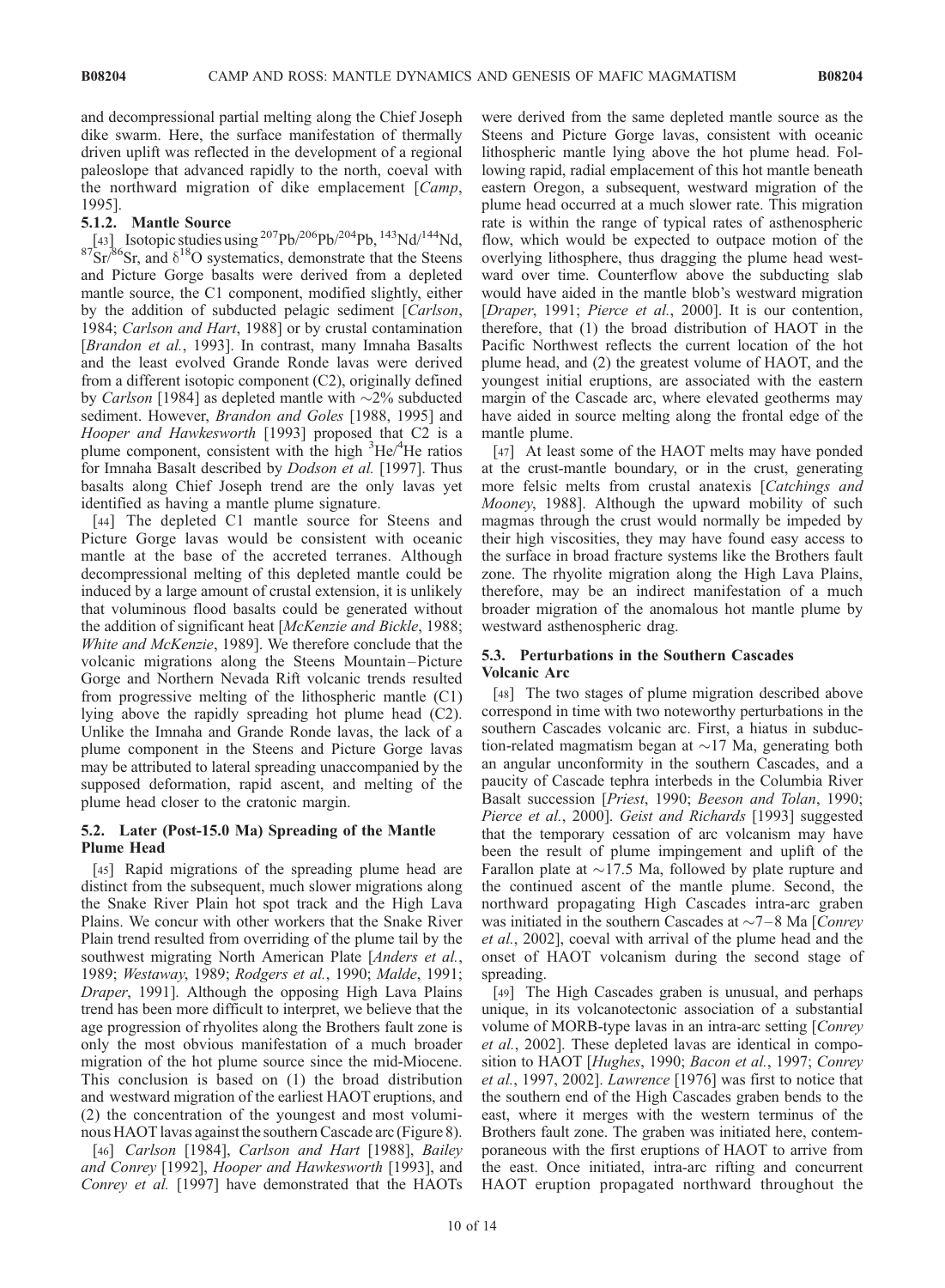Plio-Pleistocene to the Oregon-Washington border. Conrey et al. [1997] and Bacon et al. [1997] have demonstrated that these low-K lavas must have been derived from a dry, unmetasomatized, depleted mantle source, which was quite different from the source associated with earlier basalts in the Cascade chain. Following the model of Thompson and Gibson [1991] and *Ebinger and Sleep* [1998], we suggest that the Brothers fault system may be a deep-seated lithospheric weak zone capable of channelizing mantle plume flow. Under this scenario, mantle flow may have been deflected parallel to the arc, thus generating a propagating system of hot mantle upwelling, concurrent melting of the depleted mantle lithosphere, rift propagation, and HAOT eruption.

# 5.4. Geophysical Constraints, Thermal Buoyancy, and Isostatic Equilibria

[50] The presence of a hot mantle blob beneath the northern Basin and Range is indicated by high surface heat flow [Blackwell et al., 1982; Morgan and Gosnold, 1989] and slow teleseismic  $P$  wave travel times [Dueker and Humphreys, 1990; Hearn et al., 1991], in association with a broad zone of regional uplift, magmatic underplating [Catchings and Mooney, 1988], and HAOT volcanism. The proposed northern front of the plume head, lying south of a peripheral belt of wrinkle ridges (Figure 9), appears to coincide with the approximate boundary of a major Bouguer gravity discontinuity displaying a gradient of  $40-60$  mGal, down to the southeast [Riddihough et al., 1986]. Although these values could be attributed to an abrupt increase in crustal depths to the southeast, they could also result from a thin crust underlain by anomalous mantle of reduced density [Thiruvathukal et al., 1970; Eaton et al., 1978; Veen, 1982; Riddihough et al.,1986], consistent with a thermal transition across the front of the mantle plume head.

[51] Spreading of the plume head to its current location was associated with regional uplift and development of a broad lithospheric swell. The initial response to plume impingement and spreading was rapid development of the regional paleoslope described by Camp [1995]. Uplift from  $\sim$ 16.6 to 15.0 Ma was concentrated along a broad, northsouth zone centered along the Northern Nevada Rift and Chief Joseph trends. Uplift here is consistent with both paleobotanical altitude estimates, and with evidence for the development of a broad precipitation shadow to the east, which peaked at about 15 Ma [*Pierce et al.*, 2000]. Continued spreading, after 15.0 Ma, resulted in a widespread, asymmetric swell which is maintained above the still hot plume head (Figure 9). Despite being highly extended and thinned, the swell is thermally supported to an elevation >1 km above sea level, consistent with typical swells lying above mantle plume heads, which average  $\sim$ 1-2 km of uplift across regions  $\sim$ 1000-2000 km in diameter [Crough, 1983; Sleep, 1990]. In modeling a residual mass deficit in the mantle, both Parsons et al. [1994] and Saltus and Thompson [1995] attribute the isostatic support of this uplifted region to a broad mass of hot, low-density mantle, which they argue is the Yellowstone mantle plume head.

[52] The highest elevations of the swell appear to be coincident with the thickest accumulation of plume material, where flood basalt volcanism was initiated, and where the paleoslope above the propagating plume head first developed. Draper [1991] notes that there is a steady increase in elevation from west to east across the High Lava Plains, from a mean of  $\sim$ 1000 m near Bend, Oregon, to more than 1375 m at the Oregon-Idaho-Nevada tristate area. Similarly, mean elevations at the site of the Chief Joseph dike swarm and along the Northern Nevada Rift are higher than progressively lower elevations to the west. These observations are consistent with the presence of a broad lithospheric swell having an asymmetric crest, coincident with the axis of flood basalt eruption.

# 6. Synopsis

[53] The Columbia Plateau, Oregon Plateau, Snake River Plain, and Northern Nevada Rift are temporally and genetically related, each province forming an integral part of a single magmatic system. Although a variety of nonplume models have been proposed to explain the geology of individual provinces, these have proven less effective when applied to coeval, adjacent provinces. In contrast, a plume model similar to that proposed by Draper [1991], Pierce and Morgan [1992], Parsons et al. [1994], and Camp et al. [2003], provides a unifying framework that not only satisfies the geologic constraints of each province, but more importantly, also provides a logical explanation for the inherent interrelationships of the system as a whole.

[54] These interrelationships are evident in the temporal and spatial magmatic trends described here. The trends themselves delineate three main events in the evolution of this magmatic system. (1) From  $\sim$ 16.6 to 15.0 Ma, the Yellowstone mantle plume head spread rapidly outward, accompanied by radial volcanic migrations along the Chief Joseph, Steens –Picture Gorge, and Northern Nevada Rift trends. (2) The plume head was sheared off against the thick, westward advancing cratonic margin at  $\sim$ 15 Ma, thus allowing the plume tail to generate a hot spot track through the overriding craton. (3) Rapid radial spreading of the plume head ceased at  $\sim$ 15 Ma, when it was decapitated from its feeding plume tail. However, the plume head continued to spread slowly westward by asthenospheric drag, where it was accompanied by the progressive eruption of rhyolitic crustal melts along the High Lava Plains, and by the much broader migration of initial HAOT eruptions across the Oregon Plateau. Like the Steens and Picture Gorge lavas, the less voluminous HAOTs were derived from melting of the oceanic mantle lithosphere, heated from below by the spreading plume head.

[55] The current edge of the plume head (Figure 9) is marked by (1) the thick cratonic margin of North America to the east, lying adjacent to the initial sites of plume impingement, volcanism and uplift; (2) a broad, ill-defined zone of transitional lithosphere to the south, lying between the 0.704 and 0.706 Srisopleths; (3) a gravity discontinuity [Riddihough et al., 1986] and an adjacent belt of wrinkle ridges in the north (Figure 9), generated largely during the first phase of rapid spreading; and (4) a prominent belt of voluminous HAOT lavas and young basaltic volcanoes in the west, generated toward the end of the subsequent phase of slower spreading. These four belts delineate the approximate boundaries of a broad, highly deformed lithospheric swell thermally supported above a still hot mantle plume head.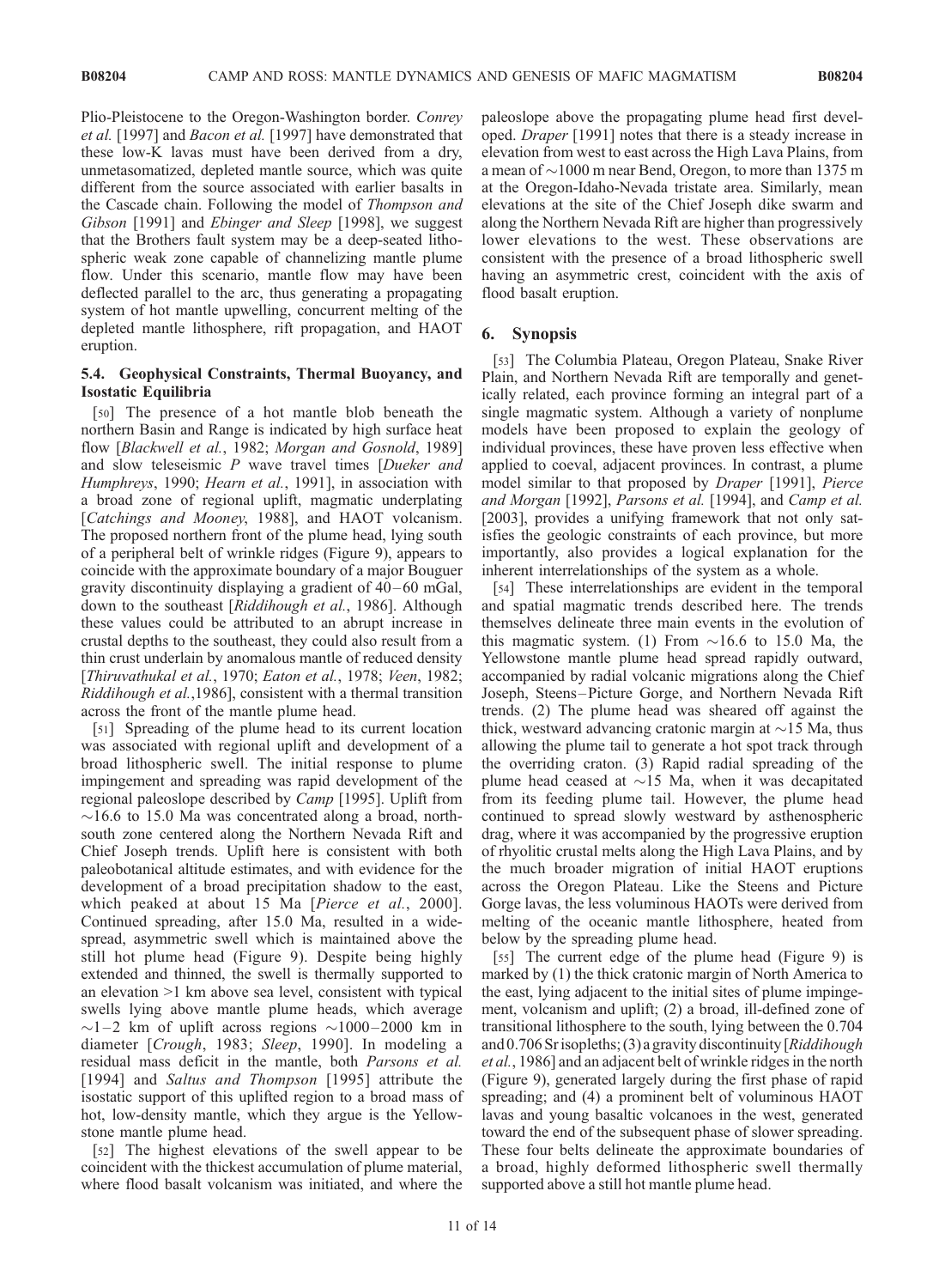[56] Acknowledgments. The paper benefited greatly from the thorough and conscientious reviews of Allen Glazner, John Lassiter, and Vickie Bennett, for which we are grateful. Steve Reidel kindly provided comments on an earlier manuscript draft. We thank Peter Hooper for encouraging our work on the flood basalts of eastern Oregon, and Rick Conrey for sharing his knowledge of the low-K tholeiites of western Oregon.

#### References

- Alt, D., J. W. Sears, and D. W. Hyndman (1988), Tectonic maria: The origins of large basalt plateaus, hotspot tracks and spreading ridges, J. Geol., 96, 647 – 662.
- Anders, M. H., J. W. Geissman, L. A. Piety, and J. T. Sullivan (1989), Parabolic distribution of circum-eastern Snake River Plain seismicity and latest Quaternary faulting: Migratory pattern and association with the Yellowstone hot spot, J. Geophys. Res., 94, 1589-1621.
- Anderson, D. L. (2003), What is a plume?, in The Hotspot Handbook, Proceedings of Penrose Conference on Plume IV, 3 pp., Geol. Soc. of Am., Boulder, Colo.
- Armstrong, R. L., W. P. Taubeneck, and P. O. Hales (1977), Rb-Sr and K-Ar geochronology of Mesozoic granitic rocks and their Sr isotopic compositions, Oregon, Washington, and Idaho, Geol. Soc. Am. Bull., 88, 397-411.
- Bacon, C. R., P. E. Bruggman, R. L. Christiansen, M. A. Clynne, J. M. Donnelly-Nolan, and W. Hildreth (1997), Primitive magmas at five Cascade volcanic fields: Melts from hot, heterogeneous sub-arc mantle, Can. Mineral., 35, 397-423.
- Bailey, D. G., and R. M. Conrey (1992), Common parent magma for Miocene to Holocene mafic volcanism in the northwestern United States, Geology, 20, 1131 – 1134.
- Bailey, M. M. (1989), Revisions to the stratigraphic nomenclature of the Picture Gorge Basalt Subgroup, Columbia River Basalt Group, in Volcanism and Tectonism in the Columbia River Flood-Basalt Province, edited by S. P. Reidel and P. R. Hooper, Spec. Pap. Geol. Soc. Am., 239, 67 – 84.
- Baragar, W. R. A., R. E. Ernst, L. Hulbert, and T. Peterson (1996), Longitudinal petrochemical variation in the Mackenzie dyke swarm, northwestern Canadian Shield, J. Petrol., 37, 317-359.
- Baksi, A. K. (1989), Reevaluational of the timing and duration of extrusion of the Imnaha, Picture Gorge, and Grande Ronde Basalts, Columbia River Basalt Group, in Volcanism and Tectonism in the Columbia River Flood-Basalt Province, edited by S. P. Reidel and P. R. Hooper, Spec. Pap. Geol. Soc. Am., 239, 105-111.
- Beeson, M. H., and T. L. Tolan (1990), The Columbia River Basalt Group in the Cascade Range: A middle Miocene reference datum for structural analysis, J. Geophys. Res., 95, 19,547 – 19,560.
- Binger, G. B. (1997), The volcanic stratigraphy of the Juntura region, eastern Oregon, M. Sc. thesis, 206 pp., Wash. State Univ., Pullman.
- Blackwell, D. D., R. G. Bowen, D. A. Hull, J. Riccio, and J. L. Steele (1982), Heat flow, arc volcanism, and subduction in northern Oregon, J. Geophys. Res., 87, 8735 – 8754.
- Bogue, S. W., J. M. Glen, and S. Gromme (2000), Miocene R-N (?) geomagnetic reversal recorded by lava flows, Sheep Creek Range, north central Nevada, Eos Trans. AGU, 81(48), Fall Meet. Suppl., Abstract GP71A-15.
- Bottomly, R. J., and D. York (1976),  ${}^{40}Ar/{}^{39}Ar$  age determinations on the Owyhee Basalt of the Columbia Plateau, Earth Planet. Sci. Lett., 31, 75 – 84.
- Brandon, A. D. (1989), Constraints on magma genesis behind the Neogene Cascade Arc: Evidence from major and trace element variation of highalumina and tholeiitic volcanics of the Bear Creek area, J. Geophys. Res., 94, 7775 – 7798.
- Brandon, A. D., and G. G. Goles (1988), A Miocene subcontinental plume in the Pacific Northwest: Geochemical evidence, Earth Planet. Sci. Lett., 88, 273 – 283.
- Brandon, A. D., and G. G. Goles (1995), Assessing subcontinental lithospheric mantle sources for basalts: Neogene volcanism in the Pacific Northwest, USA as a test case, Contrib. Mineral. Petrol., 121, 364-379.
- Brandon, A. D., P. R. Hooper, G. G. Goles, and R. S. Lambert (1993), Evaluating crustal contamination in continental basalts: The isotopic composition of the Picture Gorge Basalt of the Columbia River Basalt Group, Contrib. Mineral. Petrol., 114, 452-464.
- Brown, D. E., and J. R. Petros (1985), Geochemistry, geochronology, and magnetostratigraphy of a measured section of the Owyhee basalt, Malheur county, Oregon, Ore. Geol., 47, 15-20.
- Camp, V. E. (1995), Mid-Miocene propagation of the Yellowstone mantle plume head beneath the Columbia River Basalt source region, Geology, 23, 435 – 438.
- Camp, V. E., M. E. Ross, and W. E. Hanson (2003), Genesis of flood basalts and Basin and Range volcanic rocks from Steens Mountain to the Malheur River Gorge, Oregon, Geol. Soc. Am. Bull., 115, 105-128.
- Carlson, R. W. (1984), Isotopic constraints on Columbia River flood basalt genesis and the nature of subcontinental mantle, Geochim. Cosmochim. Acta, 48, 2357 – 2372.
- Carlson, R. W., and W. K. Hart (1987), Crustal genesis on the Oregon Plateau, J. Geophys. Res., 92, 6191-6206.
- Carlson, R. W., and W. K. Hart (1988), Flood basalt volcanism in the Pacific Northwestern United States, in Continental Flood Basalts, edited by J. D. Macdougal, pp. 35 – 62, Kluwer Acad., Norwell, Mass.
- Catchings, R. D., and W. D. Mooney (1988), Crustal structure of east central Oregon: Relation between Newberry volcano and regional crustal structure, *J. Geophys. Res.*, 93, 10,081-10,094.
- Christiansen, R. L., and E. H. McKee (1978), Late Cenozoic volcanic and tectonic evolution of the Great Basin and Columbia intermountain regions, in Cenozoic Tectonics and Regional Geophysics of the Western Cordillera, edited by R. B. Smith and G. P. Eaton, Mem. Geol. Soc. Am., 152, 283 – 311.
- Christiansen, R. L., G. R. Foulger, and J. R. Evans (2002), Upper-mantle origin of the Yellowstone hotspot, Geol. Soc. Am. Bull., 114, 1245 – 1256.
- Clague, D. A. (1987), Hawaiian alklaline volcanism, in Alkaline Igneous Rocks, edited by J. G. Fitton and B. G. J. Upton, pp. 227 – 252, Blackwell, Malden, Mass.
- Condie, K. C. (2001), Mantle Plumes and Their Record in Earth History, 306 pp., Cambridge Univ. Press, New York.
- Conrey, R. M., D. R. Sherrod, P. R. Hooper, and D. A. Swanson (1997), Diverse primitive magmas in the Cascade arc, northwestern Oregon and southern Washington, Can. Mineral., 35, 367-396.
- Conrey, R. M., E. M. Taylor, J. M. Donnelly-Nolan, and D. R. Sherrod (2002), North-central Oregon Cascades: Exploring petrologic and tectonic intimacy in a propagating intra-arc rift, in Field Guide to Geologic Processes in Cascadia, edited by G. W. Moore, Oreg. Dep. Min. Ind. Spec. Publ., 36, 47-90.
- Crough, S. T. (1983), Hot spot swells, Annu. Rev. Earth Planet. Sci., 11,  $165 - 193$
- Dickinson, W. R. (1997), Overview: Tectonic implications of Cenozoic volcanism in coastal California, Geol. Soc. Am. Bull., 109, 936-954.
- Dodson, A., B. M. Kennedy, and D. J. DePaolo (1997), Helium and neon isotopes in the Imnaha Basalt, Columbia River Basalt Group: Evidence for a Yellowstone plume source, Earth Planet. Sci. Lett., 150, 443-451.
- Draper, D. S. (1991), Late Cenozoic bimodal magmatism in the northern Basin and Range Province of southeastern Oregon, J. Volcanol. Geotherm. Res., 47, 299 – 328.
- Dueker, K., and E. D. Humphreys (1990), Upper-mantle velocity structure of the Great Basin, Geophys. Res. Lett.,  $17, 1327 - 1330$ .
- Duffield, W. A., and E. H. McKee (1986), Geochronology, structure and basin-range tectonism of the Warner Range, northeastern California, Geol. Soc. Am. Bull., 97, 142 – 146.
- Duncan, R. A. (1982), A captured island chain in the Coast Range of Oregon and Washington, J. Geophys. Res., 87, 10,827 – 10,837.
- Eaton, G. P. (1984), The Miocene Great Basin of western North America as an extended back-arc region, Tectonophysics, 102, 275 – 295.
- Eaton, G. P., R. L. Christiansen, H. M. Iyer, A. M. Pitt, D. R. Mabey, J. R. Blank, I. Zietz, and M. E. Gettings (1975), Magma beneath Yellowstone National Park, Science, 188, 787-796.
- Eaton, G. P., R. R. Wahl, H. J. Pvostka, R. D. Mabey, and M. E. Kleinkopf (1978), Regional gravity and tectonic patterns: Their relation to late Cenozoic epeirogeny and lateral spreading in the western Cordillera, in Cenozoic Tectonics and Regional Geophysics of the Western Cordillera, edited by R. B. Smith and G. P. Eaton, Mem. Geol. Soc. Am., 152, 51-92.
- Ebinger, C. J., and N. H. Sleep (1998), Cenozoic magmatism throughout east Africa resulting from impact of a single plume, Nature, 395, 788 – 791.
- Ekren, E. B., D. H. McIntyre, E. H. Bennet, and R. F. Marvin (1982), Cenozoic stratigraphy of western Owyhee County, Idaho, in Cenozoic Geology of Idaho, edited by B. Bonnichsen and R. M. Breckenridge, Bull. daho Geol. Surv., 26, 215 – 235.
- Ernst, R. E., and W. R. A. Baragar (1992), Evidence from magnetic fabric for the flow pattern of magma in the Mackenzie giant radiating dyke swarm, Nature, 356, 511-513.
- Ernst, R. E., and K. L. Buchan (2003), Recognizing mantle plumes in the geological record, Annu. Rev. Earth Planet. Sci., 29, 469-523.
- Ernst, R. E., J. W. Head, E. Parfitt, E. B. Grosfils, and L. Wilson (1995), Giant radiating dyke swarms on Earth and Venus, Earth Sci. Rev., 39, 1-58.
- Ferns, M. L., and M. L. Cummings (1992), Geology and mineral resources map of the Elbow quadrangle, Malheur County, Oregon, Oreg. Dep. Geol. Min. Ind. Geol. Map Ser., GMS-74, scale 1:24,000.
- Ferns, M. L., H. C. Brooks, J. G. Evans, and M. L. Cummings (1993a), Geologic map of the Vale  $30 \times 60$  minute quadrangle, Malheur County, Oregon, and Owyhee County, Idaho, Oreg. ep. Geol. Min. Ind. Geol. Map Ser., GMS-77, scale 1:100,000.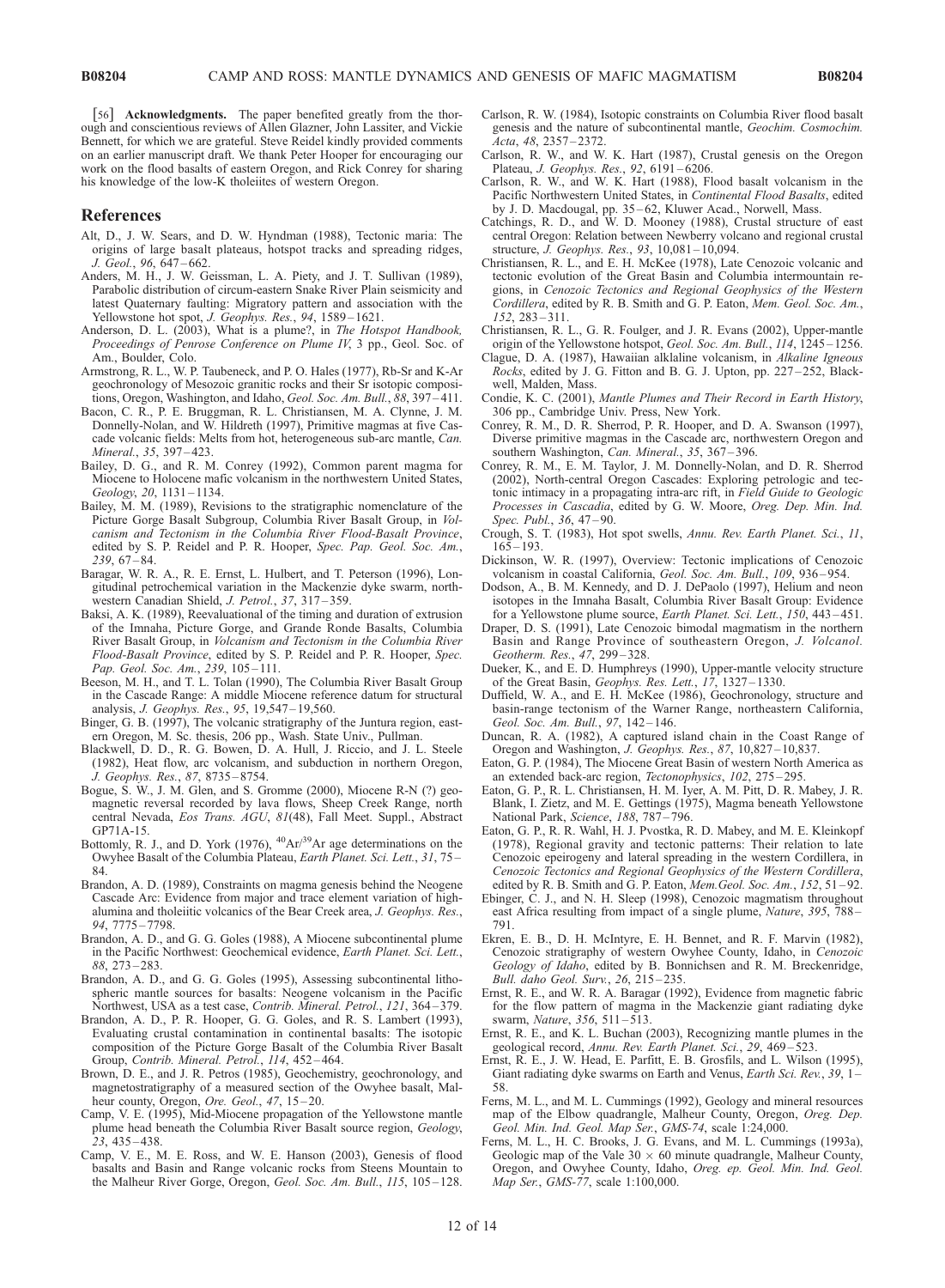- Ferns, M. L., J. G. Evans, and M. L. Cummings (1993b), Geologic map of the Mahogany Mountain  $30 \times 60$  minute quadrangle, Malheur County, Oregon, and Owyhee County, Idaho, Oreg. Dep. Geol. Min. Ind. Geol. Map Ser., GMS-77, scale 1:100,000.
- Geist, D., and M. Richards (1993), Origin of the Columbia Plateau and Snake River plain: Deflection of the Yellowstone plume, Geology, 21, 789 – 792.
- Glen, J. M. G., and D. A. Ponce (2002), Large-scale fractures related to inception of the Yellowstone hotspot, Geology, 30, 647–650.
- Goles, G. G. (1986), Miocene basalts of the Blue Mountains Province in Oregon. Part I: Compositional types and their geological settings, J. Petrol., 27, 495 – 520.
- Griffiths, R. W., and I. H. Campbell (1991), On the dynamics of long-lived plume conduits in the convecting mantle, Earth Planet. Sci. Lett., 103,  $214 - 227$
- Grosfils, E. B., and J. W. Head (1994), Radiating dike swarms on Venus: Evidence for emplacement at zones of neutral buoyancy, Planet. Space Sci., 43, 1555 – 1560.
- Hamilton, W. B. (1987), Plate-tectonic evolution of the Western U.S.A., Episodes, 10, 271 – 276.
- Hamilton, W. B. (1989), Crustal geologic processes of the United States, in Geophysical Framework of the Continental United States, edited by L. C. Pakiser and W. D. Mooney, Mem. Geol. Soc. Am., 172, 743-781.
- Hamilton, W. B. (2003), An alternative Venus-plume-free planet preserves pre-3.9 Ga accretionary surface, in The Hotspot Handbook, Proceedings of Penrose Conference on Plume IV, 3 pp., Geol. Soc. of Am., Boulder, Colo.
- Hart, W. K., and R. W. Carlson (1987), Tectonic controls on magma genesis and evolution in the northwestern United States, J. Volcanol. Geotherm. Res.,  $32$ ,  $119 - 135$ .
- Hart, W. K., J. L. Aronson, and S. A. Mertzman (1984), Areal distribution and age of low-K high alumina olivine tholeiite magmatism in the northwestern Great Basin, Geol. Soc. Am. Bull., 95, 185-195.
- Hearn, T. M., N. Beghoul, and M. Barazangi (1991), Tomography of the western United States from regional arrival times, J. Geophys. Res., 96, 16,369 – 16,381.
- Hill, R. I., I. H. Campbel, G. F. Davies, and R. W. Griffiths (1992), Mantle plumes and continental tectonics, Science, 256, 186-193.
- Hooper, P. R. (1997), The Columbia River flood basalt province: Current status, in Large Igneous Provinces: Continental, Oceanic, and Planetary Flood Volcanism, Geophys. Monogr. Ser., vol. 100, edited by J. Mahoney and M. Coffin, pp.  $1-27$ , AGU, Washington, D. C.
- Hooper, P. R. (2004), Ages of the Steens and Columbia River flood basalts and their relationship to extension related calc-alkalic volcanism in eastern Oregon, Reply, Geol. Soc. Am. Bull., 116, 249-250.
- Hooper, P. R., and C. J. Hawkesworth (1993), Isotopic and geochemical constraints on the origin and evolution of the Columbia River basalt, J. Petrol., 34, 1203 – 1246.
- Hooper, P. R., G. B. Binger, and K. R. Lees (2002), Constraints on the relative and absolute ages of the Steens and Columbia River basalts and their relationship to extension-related calc-alkaline volcanism in eastern Oregon, Geol. Soc. Am. Bull., 114, 43 – 50.
- Hughes, S. S. (1990), Mafic magmatism and associated tectonism of the central High Cascade Range, Oregon, J. Geophys. Res., 95, 19,623 – 19,638.
- Humphreys, E. D., and K. G. Dueker (1994), Western U. S. upper mantle structure, J. Geophys. Res., 99, 9615 – 9634.
- Humphreys, E. D., K. G. Dueker, D. L. Schutt, and R. B. Smith (2000), Beneath Yellowstone: Evaluating plume and nonplume models using teleseismic images of the upper mantle,  $GSA$  Today, 10, 1-6.
- John, D. A., and C. T. Wrucke (2003), Geologic map of the Mule Canyon quadrangle, Lander County, Nevada, Map 144, scale 1:24,000, 18 pp., Nev. Bur. of Mines and Geol., Reno.
- John, D. A., A. R. Wallace, D. A. Ponce, R. B. Fleck, and J. E. Conrad (2000), New perspectives on the geology and origin of the northern Nevada Rift, in Geology and Ore Deposits 2000: The Great Basin and Beyond, edited by J. K. Cluer et al., pp. 127-154, Geol. Soc. of Nev., Reno.
- Johnson, J. A., C. J. Hawkesworth, P. R. Hooper, and G. B. Binger (1998), Major and trace element analyses of Steens Basalt, southeastern Oregon, U.S. Geol. Surv. Open File Rep., 98-482, 26 pp.
- Jordan, B. T., M. J. Streck, and A. L. Grunder (2002), Bimodal volcanism and tectonism of the High Lava Plains, Oregon, in Field Guide to Geologic Processes in Cascadia, edited by G. W. Moore, Oreg. Dep. Min. Ind. Spec. Publ., 36, 23 – 46.
- King, S. D., and D. L. Anderson (1995), An alternative mechanism of flood basalt formation, Earth Planet. Sci. Lett., 136, 269-279.
- King, S. D., and D. L. Anderson (1998), Edge-driven convection, Earth Planet. Sci. Lett., 160, 289-296.
- Kistler, R. W., and Z. E. Peterman (1978), Reconstruction of crustal California on the basis of intitial strontium isotopic compositions of Mesozoic granitic rocks, U.S. Geol. Surv. Prof. Pap., 1071, 17 pp.
- Lawrence, R. D. (1976), Strike-slip faulting terminates the Basin and Range Province in Oregon, Geol. Soc. Am. Bull., 87, 846-850.
- Leeman, W. P., J. S. Oldow, and W. K. Hart (1992), Lithosphere-scale thrusting in the western U. S. Cordillera as constrained by Sr and Nd isotopic transitions in Neogene volcanic rocks, Geology, 20, 63 – 66.
- Lees, K. R. (1994), Magmatic and tectonic changes through time in the Neogene volcanic rocks of the Vale area, Oregon, northwestern USA, Ph.D. dissertation, 284 pp., Open Univ., Milton Keynes, U.K.
- Lum, C. C. L., W. P. Leeman, K. A. Foland, J. A. Kargel, and J. G. Fitton (1989), Isotopic variations in continental basaltic lavas as indicators of mantle heterogeneity: Examples from the western U. S. Cordillera, J. Geophys. Res., 94, 7871 – 7884.
- Magee, K. P., and J. W. I. Head (2001), Large flow fields on Venus: Implications for plumes, rift associations, and resurfacing, in Mantle Plumes: Their Identification Through Time, edited by R. E. Ernst and K. L. Buchan, Spec. Pap. Geol. Soc. Am., 352, 81-101.
- Malde, H. E. (1991), Quaternay geology and structural history of the Snake River Plain, Idaho and Oregon, in The Geology of North America, vol. K, Quaternary Nonglacial Geology: Conterminous U.S., edited by R. B. Morrison, pp. 251 – 281, Geol. Soc. of Am., Boulder, Colo.
- Mankinen, E. A., E. E. Larson, C. S. Gromme, M. Prevot, and R. S. Coe (1987), The Steens Mountain (Oregon) geomagnetic polarity transition: 3. Its regional significance, J. Geophys. Res., 92, 8057-8076.
- Martin, B. S. (1984), Paleomagnetism of basalts in northeast Oregon and west central Idaho, M.Sc. thesis, 133 pp., Wash. State Univ., Pullman.
- McKenzie, D., and M. J. Bickle (1988), The volume and composition of melt generated by extension of the lithosphere, J. Petrol.,  $29, 625 - 679$ .
- Mege, D., and R. E. Ernst (2001), Contractional effects of mantle plumes on Earth, Mars, and Venus, Spec. Pap. Geol. Soc. Am., 352, 103 – 140.
- Morgan, P., and W. D. Gosnold (1989), Heat flow and thermal regimes of the continental United States, Geophysical Framework of the Continental United States, edited by L. C. Pakiser and W. D. Mooney, Mem. Geol. Soc. Am., 172, 493-522.
- Morgan, W. J. (1981), Hotspot tracks and the opening of the Atlantic and Indian Oceans, in The Oceanic Lithosphere, edited by C. Emiliani, pp. 443 – 487, John Wiley, Hoboken, N. J.
- Nathan, S., and J. S. Fruchter (1974), Geochemical and paleomagnetic stratigraphy of the Picture Gorge and Yakima Basalts (Columbia River Group) in central Oregon, Geol. Soc. Am. Bull., 85, 63-76.
- Parsons, T., G. S. Thompson, and N. H. Sleep (1994), Mantle plume influence on the Neogene uplift and extension of the U. S. western Cordillera, Geology, 22, 83-86.
- Pierce, K. L., and L. A. Morgan (1992), The track of the Yellowstone hot spot: Volcanism, faulting, and uplift, in Regional Geology of Eastern Idaho and Western Wyoming, edited by P. K. Link, Mem. Geol. Soc. Am.,  $179, 1-53$ .
- Pierce, K. L., L. A. Morgan, and R. W. Saltus (2000), Yellowstone plume head: Postulated tectonic relations to the Vancouver slab, continental boundaries, and climate, U.S. Geol. Surv. Open File Rep., 00-498, 39 pp.
- Priest, G. R. (1990), Volcanic and tectonic evolution of the Cascade volcanic arc, central Oregon, J. Geophys. Res., 95, 19,583 – 19,600.
- Reidel, S. P., K. R. Fecht, M. C. Hagwood, and T. L. Tolan (1989), The geologic evolution of the central Columbia Plateau, in Volcanism and Tectonism in the Columbia River Flood-Basalt Province, edited by S. P. Reidel and P. R. Hooper, Spec. Pap. Geol. Soc. Am., 239, 247-264.
- Richards, M. A., R. A. Duncan, and V. E. Courtillot (1989), Flood basalts and hot-spot tracks: Plume heads and tails, Science, 246, 103-107.
- Riddihough, R., C. Finn, and R. Couch (1986), Klamath-Blue Mountain lineament, Oregon, Geology, 14, 528-531.
- Rodgers, D. W., W. R. Hackett, and H. T. Ore (1990), Extension of the Yellowstone Plateau, eastern Snake River Plain, and Owyhee Plateau, Geology, 18, 1138-1141.
- Rytuba, J. J. (1988), Volcanism, extensional tectonics, and epithermal mineralization in the Northern Basin and Range Province, California, Nevada, Oregon, and Idaho, U. S. Geol. Surv. Circ., 1035, 59-62.
- Saltus, R. W., and G. A. Thompson (1995), Why is it downhill from Tonopah to Las Vegas?: A case for a mantle plume support of the high northern Basin and Range, Tectonics, 14, 1235 – 1244.
- Saltzer, R. L., and E. D. Humphreys (1997), Upper mantle P wave velocity structure of the eastern Snake River Plain and its relationship to geodynamic models of the region, J. Geophys. Res., 102, 11,829-11,841.
- Sleep, N. H. (1990), Hotspots and mantle plumes: Some phenomenology, J. Geophys. Res., 95, 6715 – 6736.
- Sleep, N. H. (1997), Lateral flow and ponding of starting plume material, Geophys, J., Res., 102, 10,001-10,012.
- Smith, R. B. (2004), The Yellowstone hotspot: Plume or plum, Geol. Soc. Am. Abstr. Programs, 36(4), A44-6.